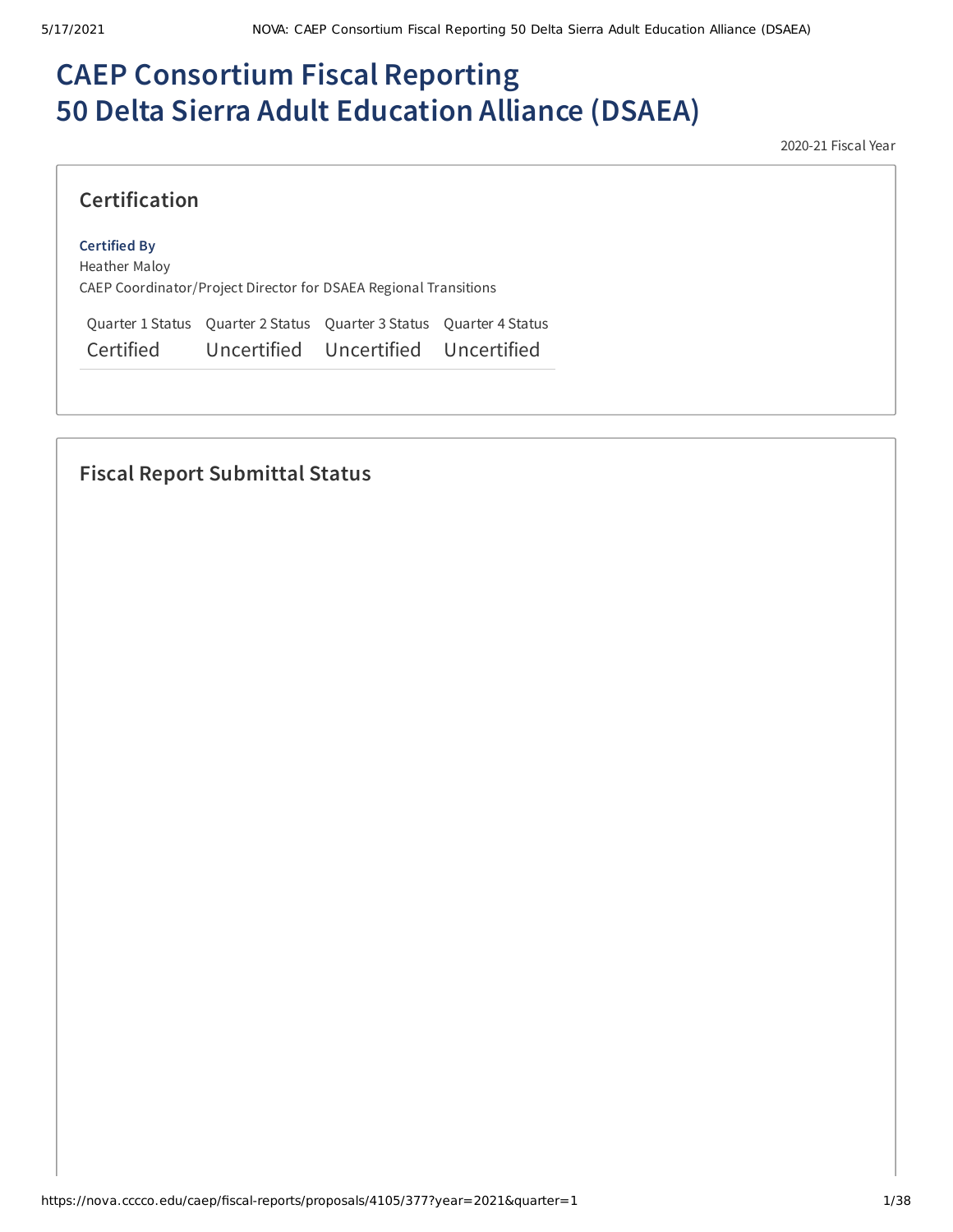| Member<br>Agency                                                  | Quarter 1 | Quarter 2<br>Quarter 3 |               | Quarter 4     |
|-------------------------------------------------------------------|-----------|------------------------|---------------|---------------|
| Calaveras<br>Co. Office<br>$\underline{\mathsf{of}}$<br>Education | Submitted | Submitted              | Not Submitted | Not Submitted |
| Lincoln<br>Unified                                                | Submitted | Submitted              | Not Submitted | Not Submitted |
| Lodi<br>Unified                                                   | Submitted | Submitted              | Not Submitted | Not Submitted |
| Manteca<br>Unified                                                | Submitted | Submitted              | Not Submitted | Not Submitted |
| River<br><b>Delta</b><br>Joint<br>Unified                         | Submitted | Submitted              | Submitted     | Not Submitted |
| San<br>Joaquin<br>Co. Office<br>$\overline{of}$<br>Education      | Submitted | Submitted              | Not Submitted | Not Submitted |
| San<br>Joaquin<br>Delta CCD                                       | Submitted | Submitted              | Not Submitted | Not Submitted |
| Stockton<br>Unified                                               | Submitted | Not Submitted          | Not Submitted | Not Submitted |
| <b>Tracy</b><br>Joint<br>Unified                                  | Submitted | Submitted              | Not Submitted | Not Submitted |

## **Calaveras Co. Oice of Education**

**Calaveras Co.Oice of Education Q1 Report (7/1 - 9/30)**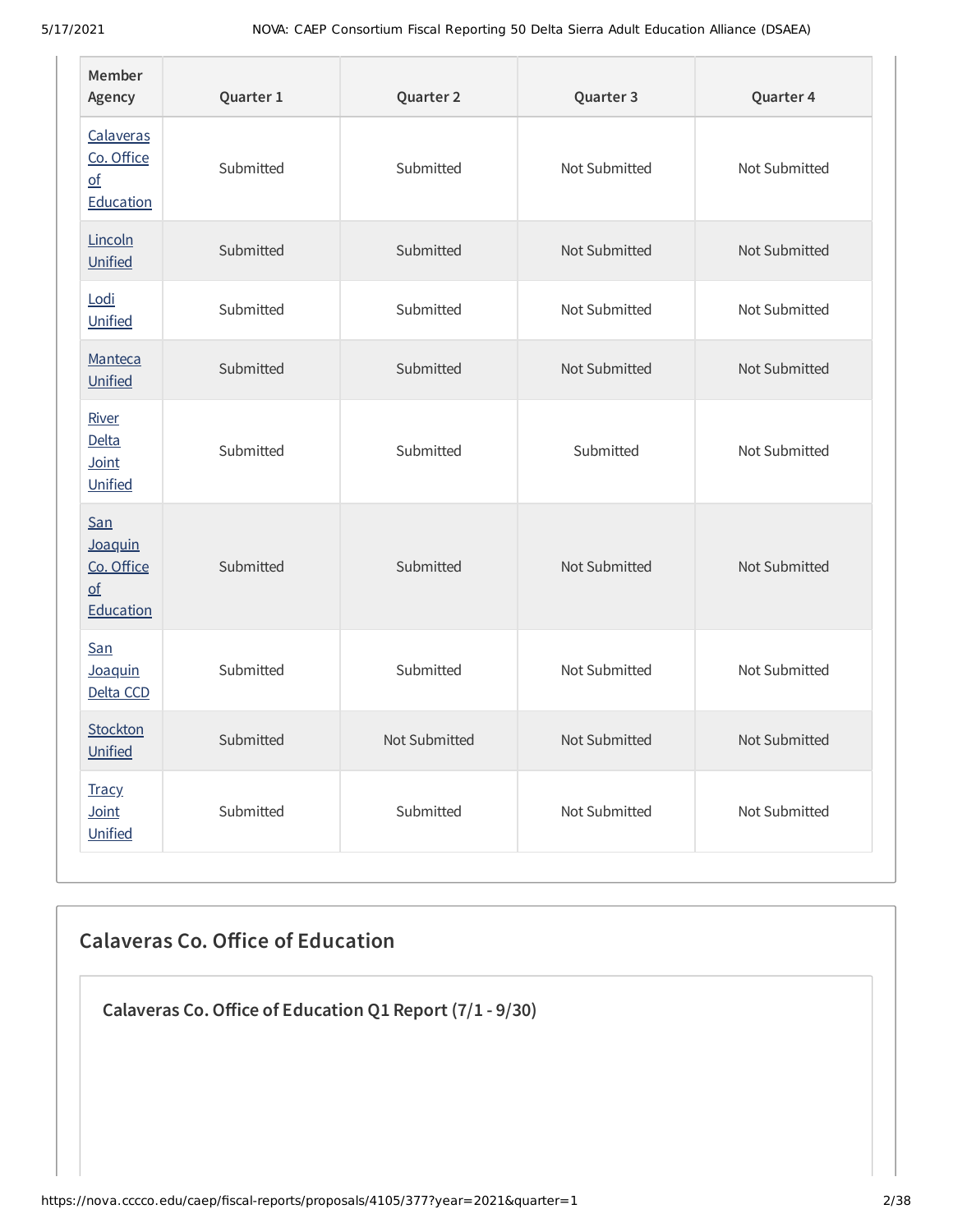| <b>Object Code</b>                                     | Year to<br>Date (YTD)<br>Expenditure | <b>YTD</b><br>Forecast | $\frac{0}{0}$<br><b>Expended</b><br>of YTD<br>Forecast | Project<br><b>Budget</b> | $\frac{0}{0}$<br>Expended<br>of Overall<br><b>Budget</b> | <b>Budget</b><br><b>Remaining</b> |
|--------------------------------------------------------|--------------------------------------|------------------------|--------------------------------------------------------|--------------------------|----------------------------------------------------------|-----------------------------------|
| 1000 - Instructional Salaries                          | \$8,524                              | \$8,525                | 99.99%                                                 | \$34,099                 | 25%                                                      | \$25,575                          |
| 2000 - Non-Instructional<br><b>Salaries</b>            | \$0                                  | \$0                    | 100%                                                   | \$0                      | 100%                                                     | \$0                               |
| 3000 - Employee Benefits                               | \$2,638                              | \$2,638                | 100.01%                                                | \$10,551                 | 25%                                                      | \$7,913                           |
| 4000 - Supplies and Materials                          | \$6,615                              | \$6,720                | 98.44%                                                 | \$21,000                 | 31.5%                                                    | \$14,385                          |
| 5000 - Other Operating<br><b>Expenses and Services</b> | \$1,110                              | \$6,624                | 16.76%                                                 | \$58,938                 | 1.88%                                                    | \$57,828                          |
| 6000 - Capital Outlay                                  | \$0                                  | \$0                    | 100%                                                   | \$0                      | 100%                                                     | \$0                               |
| 7000 - Other Outgo                                     | \$0                                  | \$0                    | 100%                                                   | \$0                      | 100%                                                     | \$0\$                             |
| <b>Indirect Costs</b>                                  | \$94                                 | \$1,557                | 6.04%                                                  | \$6,229                  | 1.51%                                                    | \$6,135                           |
| <b>Totals</b>                                          | \$18,981                             | \$26,064               | 72.83%                                                 | \$130,817                | 14.51%                                                   | \$111,836                         |

We have deferred the expenditure of some funds as enrollment has been impacted by the continued COVID-19 pandemic.

#### **Summary of Activities:**

The Calaveras County Adult Education program continues to offer High School Diploma (HSD) and English as a Second Language (ESL) classes for adults primarily through a distance learning format. Transition services are also being provided to all interested students. Finally, the Calaveras County Adult Education program is working collaboratively with the Delta Sierra Adult Education Alliance in strategic planning and capacity building as well as developing ESL strategies to address our current challenges.

> **Status** Submitted

```
Calaveras Co.Oice of Education Q2 Report (10/1 - 12/31)
```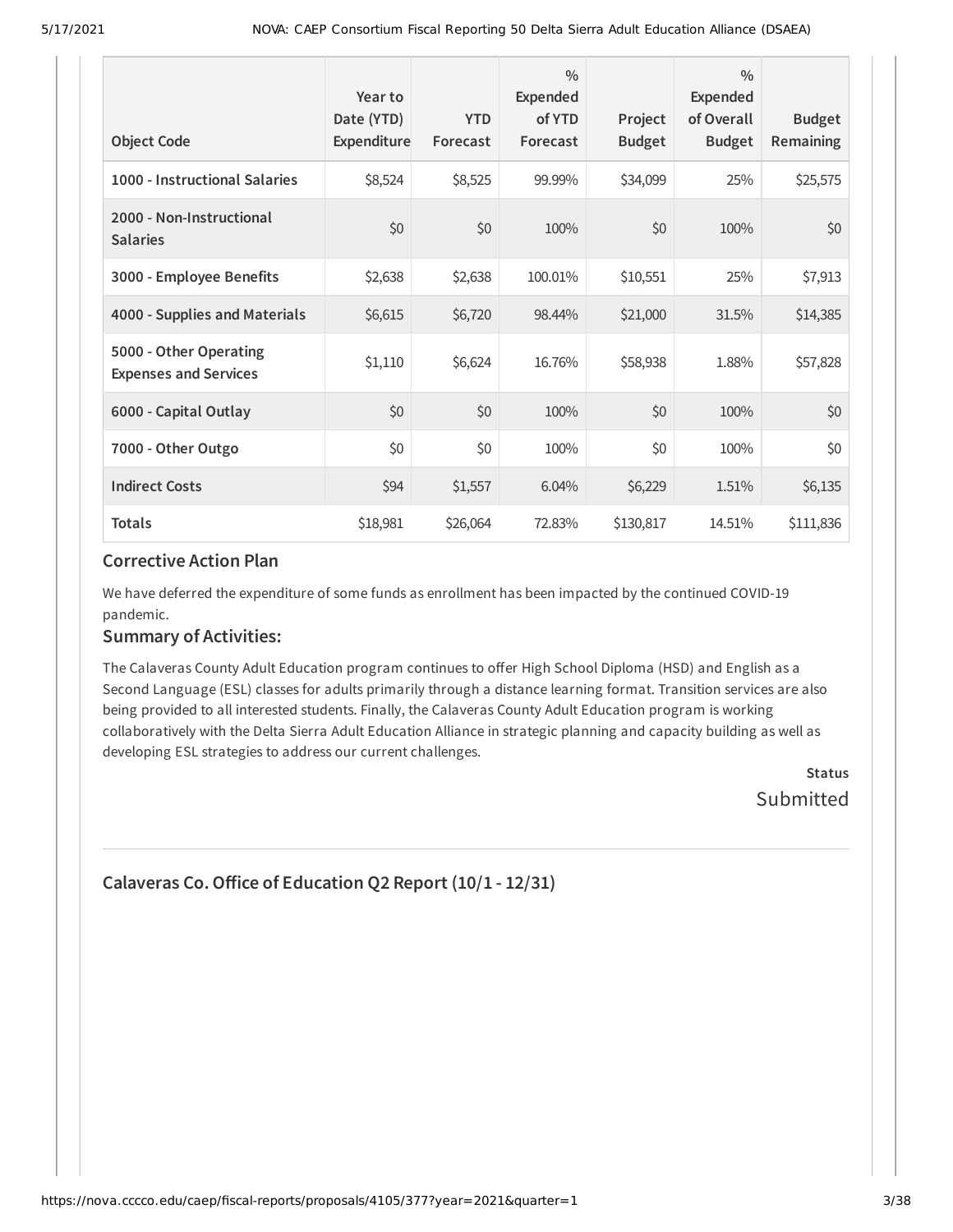| <b>Object Code</b>                                     | Year to<br>Date (YTD)<br>Expenditure | <b>YTD</b><br>Forecast | $\frac{0}{0}$<br>Expended<br>of YTD<br>Forecast | Project<br><b>Budget</b> | $\frac{0}{0}$<br><b>Expended</b><br>of Overall<br><b>Budget</b> | <b>Budget</b><br><b>Remaining</b> |
|--------------------------------------------------------|--------------------------------------|------------------------|-------------------------------------------------|--------------------------|-----------------------------------------------------------------|-----------------------------------|
| 1000 - Instructional Salaries                          | \$17,049                             | \$17,050               | 100%                                            | \$34,099                 | 50%                                                             | \$17,050                          |
| 2000 - Non-Instructional<br><b>Salaries</b>            | \$0                                  | \$0                    | 100%                                            | \$0                      | 100%                                                            | \$0                               |
| 3000 - Employee Benefits                               | \$5,272                              | \$5,276                | 99.93%                                          | \$10,551                 | 49.97%                                                          | \$5,279                           |
| 4000 - Supplies and Materials                          | \$8,535                              | \$11,550               | 73.9%                                           | \$21,000                 | 40.64%                                                          | \$12,465                          |
| 5000 - Other Operating<br><b>Expenses and Services</b> | \$1,525                              | \$29,569               | 5.16%                                           | \$58,938                 | 2.59%                                                           | \$57,413                          |
| 6000 - Capital Outlay                                  | \$0                                  | \$0                    | 100%                                            | \$0                      | 100%                                                            | \$0                               |
| 7000 - Other Outgo                                     | \$0                                  | \$0                    | 100%                                            | \$0                      | 100%                                                            | \$0                               |
| <b>Indirect Costs</b>                                  | \$1,619                              | \$3,115                | 51.98%                                          | \$6,229                  | 25.99%                                                          | \$4,610                           |
| <b>Totals</b>                                          | \$34,000                             | \$66,559               | 51.08%                                          | \$130,817                | 25.99%                                                          | \$96,817                          |

Expenditures fell below target based on two factors. First, there was a general reduction in costs related to travel, conference and professional development expenses during the pandemic, and secondly, we have postponed a planned expansion of our ESL program that would have included hiring a new ESL teacher, due to the inability of teachers to meet with students in person, and the general reduction of participation in our ESL program during the pandemicinduced distance learning format.

#### **Summary of Activities:**

The Calaveras County Adult Education program continues to offer High School Diploma (HSD) and English as a Second Language (ESL) classes for adults primarily through a distance learning format. Transition services are also being provided to all interested students. Finally, the Calaveras County Adult Education program is working collaboratively with the Delta Sierra Adult Education Alliance in strategic planning and capacity building as well as developing ESL strategies to address our current challenges.

> **Status** Submitted

## **Allocation Year Closeout: 2018-19**

I have reviewed the financial reports for my agency and confirm that all funds for this allocation year have been spent.

**2018-19 Reverted Funds:**

 $$0$$ 

**2018-19 Status** Closed

#### **Submitting Authority**

Karen Vail, Assistant Superintendent Instructional Support Services Claudia Davis, Associate Superintendent, Administrative Services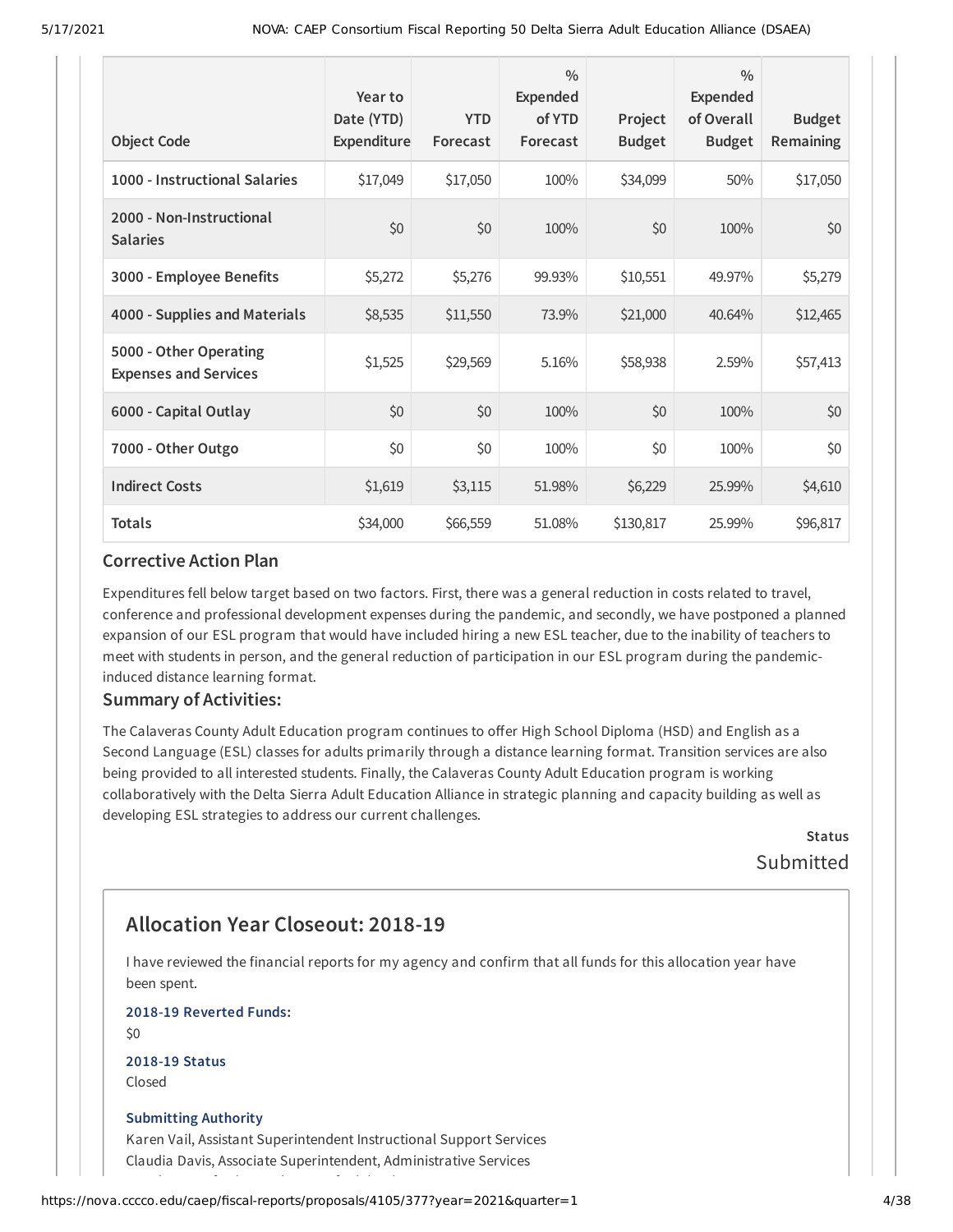Jared Hungerford, Coordinator of Adult Education

### **Calaveras Co. Office of Education Q3 Report**  $(1/1 - 3/31)$

| <b>Object Code</b>                                     | Year to<br>Date (YTD)<br>Expenditure | <b>YTD</b><br>Forecast | $\frac{0}{0}$<br><b>Expended</b><br>of YTD<br>Forecast | Project<br><b>Budget</b> | $\frac{0}{0}$<br>Expended<br>of Overall<br><b>Budget</b> | <b>Budget</b><br><b>Remaining</b> |
|--------------------------------------------------------|--------------------------------------|------------------------|--------------------------------------------------------|--------------------------|----------------------------------------------------------|-----------------------------------|
| 1000 - Instructional Salaries                          | \$25,574                             | \$25,574               | 100%                                                   | \$34,099                 | 75%                                                      | \$8,525                           |
| 2000 - Non-Instructional<br><b>Salaries</b>            | \$0                                  | \$0                    | 100%                                                   | \$0                      | 100%                                                     | \$0                               |
| 3000 - Employee Benefits                               | \$7,907                              | \$7,913                | 99.92%                                                 | \$10,551                 | 74.94%                                                   | \$2,644                           |
| 4000 - Supplies and Materials                          | \$10,652                             | \$16,380               | 65.03%                                                 | \$21,000                 | 50.72%                                                   | \$10,348                          |
| 5000 - Other Operating<br><b>Expenses and Services</b> | \$2,107                              | \$44,254               | 4.76%                                                  | \$58,938                 | 3.57%                                                    | \$56,831                          |
| 6000 - Capital Outlay                                  | \$0                                  | \$0                    | 100%                                                   | \$0                      | 100%                                                     | \$0                               |
| 7000 - Other Outgo                                     | \$0                                  | \$0                    | 100%                                                   | \$0                      | 100%                                                     | \$0                               |
| <b>Indirect Costs</b>                                  | \$2,312                              | \$4,672                | 49.49%                                                 | \$6,229                  | 37.12%                                                   | \$3,917                           |
| <b>Totals</b>                                          | \$48,552                             | \$98,793               | 49.15%                                                 | \$130,817                | 37.11%                                                   | \$82,265                          |

#### **Corrective Action Plan**

We are currently in process of updating our Adult Education program and anticipate we will have some larger expenditures in the 4th quarter as a result.

> **Status** Unsubmitted

```
Calaveras Co.Oice of Education Q4 Report (4/1 - 6/30)
```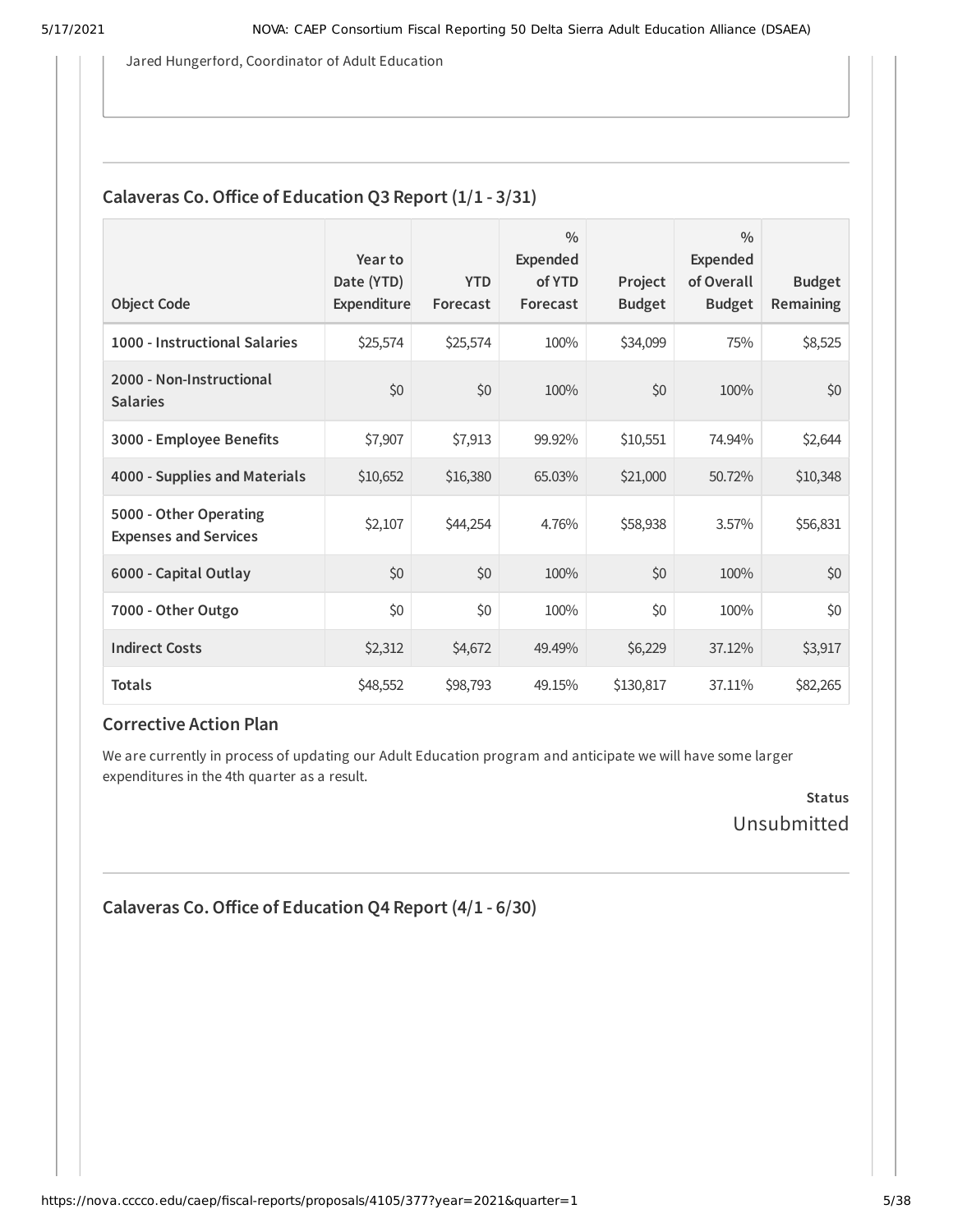| <b>Object Code</b>                                     | Year to<br>Date (YTD)<br>Expenditure | <b>YTD</b><br>Forecast | $\frac{0}{0}$<br><b>Expended</b><br>of YTD<br>Forecast | Project<br><b>Budget</b> | $\frac{0}{0}$<br><b>Expended</b><br>of Overall<br><b>Budget</b> | <b>Budget</b><br>Remaining   |
|--------------------------------------------------------|--------------------------------------|------------------------|--------------------------------------------------------|--------------------------|-----------------------------------------------------------------|------------------------------|
| 1000 - Instructional Salaries                          | \$25,574                             | \$34,099               | 75%                                                    | \$34,099                 | 75%                                                             | \$8,525                      |
| 2000 - Non-Instructional<br><b>Salaries</b>            | \$0                                  | \$0                    | 100%                                                   | \$0                      | 100%                                                            | \$0                          |
| 3000 - Employee Benefits                               | \$7,907                              | \$10,551               | 74.94%                                                 | \$10,551                 | 74.94%                                                          | \$2,644                      |
| 4000 - Supplies and Materials                          | \$10,652                             | \$21,000               | 50.72%                                                 | \$21,000                 | 50.72%                                                          | \$10,348                     |
| 5000 - Other Operating<br><b>Expenses and Services</b> | \$2,107                              | \$58,938               | 3.57%                                                  | \$58,938                 | 3.57%                                                           | \$56,831                     |
| 6000 - Capital Outlay                                  | \$0                                  | \$0                    | 100%                                                   | \$0                      | 100%                                                            | \$0                          |
| 7000 - Other Outgo                                     | \$0                                  | \$0                    | 100%                                                   | \$0                      | 100%                                                            | \$0                          |
| <b>Indirect Costs</b>                                  | \$2,312                              | \$6,229                | 37.12%                                                 | \$6,229                  | 37.12%                                                          | \$3,917                      |
| <b>Totals</b>                                          | \$48,552                             | \$130,817              | 37.11%                                                 | \$130,817                | 37.11%                                                          | \$82,265                     |
|                                                        |                                      |                        |                                                        |                          |                                                                 | <b>Status</b><br>Unsubmitted |

## **Lincoln Unified**

**Lincoln Unified Q1 Report (7/1 - 9/30)**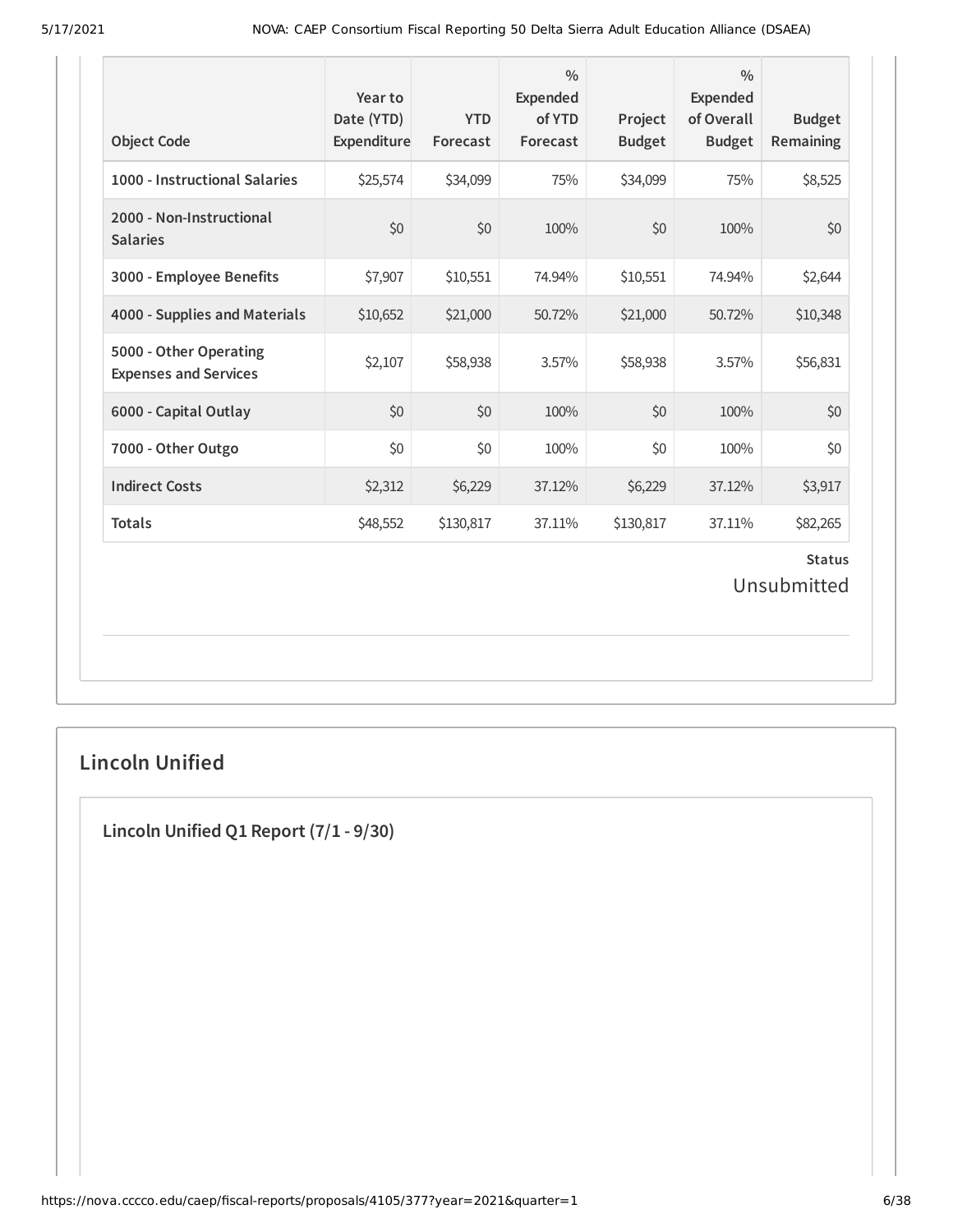| <b>Object Code</b>                                     | Year to<br>Date (YTD)<br>Expenditure | <b>YTD</b><br>Forecast | $\frac{0}{0}$<br><b>Expended</b><br>of YTD<br>Forecast | Project<br><b>Budget</b> | $\frac{0}{0}$<br>Expended<br>of Overall<br><b>Budget</b> | <b>Budget</b><br>Remaining |
|--------------------------------------------------------|--------------------------------------|------------------------|--------------------------------------------------------|--------------------------|----------------------------------------------------------|----------------------------|
| 1000 - Instructional Salaries                          | \$12,500                             | \$12,500               | 100%                                                   | \$50,000                 | 25%                                                      | \$37,500                   |
| 2000 - Non-Instructional<br><b>Salaries</b>            | \$0                                  | \$0                    | 100%                                                   | \$0                      | 100%                                                     | \$0                        |
| 3000 - Employee Benefits                               | \$0                                  | \$0                    | 100%                                                   | \$0                      | 100%                                                     | \$0                        |
| 4000 - Supplies and Materials                          | \$0                                  | \$0                    | 100%                                                   | \$0                      | 100%                                                     | \$0                        |
| 5000 - Other Operating<br><b>Expenses and Services</b> | \$0                                  | \$0                    | 100%                                                   | \$0                      | 100%                                                     | \$0                        |
| 6000 - Capital Outlay                                  | \$0                                  | \$0                    | 100%                                                   | \$0                      | 100%                                                     | \$0                        |
| 7000 - Other Outgo                                     | \$0                                  | \$0                    | 100%                                                   | \$0                      | 100%                                                     | \$0                        |
| <b>Indirect Costs</b>                                  | \$0                                  | \$0                    | 100%                                                   | \$0                      | 100%                                                     | \$0                        |
| <b>Totals</b>                                          | \$12,500                             | \$12,500               | 100%                                                   | \$50,000                 | 25%                                                      | \$37,500                   |

### **Status** Submitted

**Lincoln Unified Q2 Report (10/1 - 12/31)**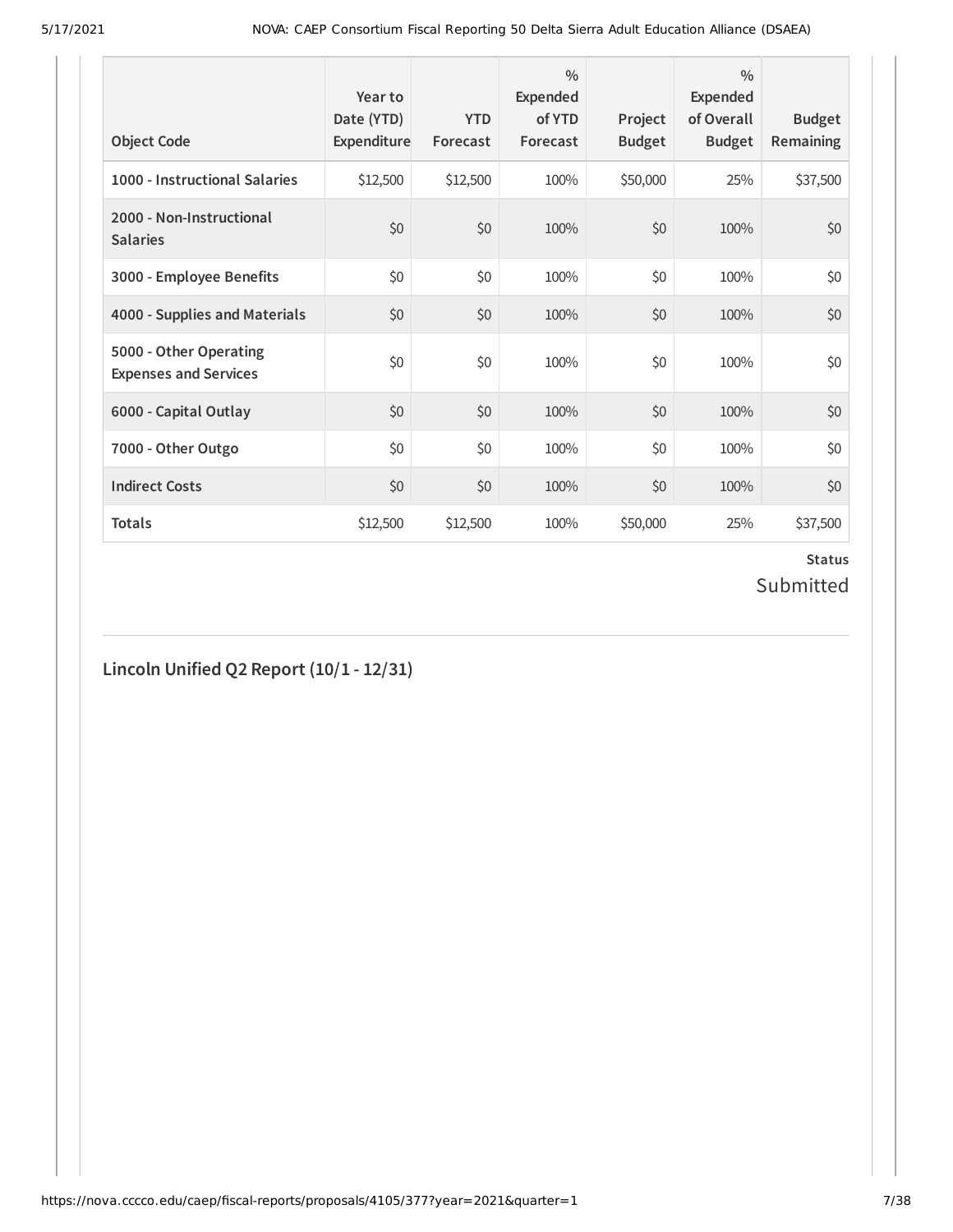| <b>Object Code</b>                                     | Year to<br>Date (YTD)<br>Expenditure | <b>YTD</b><br>Forecast | $\frac{0}{0}$<br>Expended<br>of YTD<br>Forecast | Project<br><b>Budget</b> | $\frac{0}{0}$<br>Expended<br>of Overall<br><b>Budget</b> | <b>Budget</b><br><b>Remaining</b> |
|--------------------------------------------------------|--------------------------------------|------------------------|-------------------------------------------------|--------------------------|----------------------------------------------------------|-----------------------------------|
| 1000 - Instructional Salaries                          | \$25,000                             | \$12,500               | 200%                                            | \$50,000                 | 50%                                                      | \$25,000                          |
| 2000 - Non-Instructional<br><b>Salaries</b>            | \$0                                  | \$0                    | 100%                                            | \$0                      | 100%                                                     | \$0                               |
| 3000 - Employee Benefits                               | \$0                                  | \$0                    | 100%                                            | \$0                      | 100%                                                     | \$0                               |
| 4000 - Supplies and Materials                          | \$0                                  | \$0                    | 100%                                            | \$0                      | 100%                                                     | \$0                               |
| 5000 - Other Operating<br><b>Expenses and Services</b> | \$0                                  | \$0                    | 100%                                            | \$0                      | 100%                                                     | \$0                               |
| 6000 - Capital Outlay                                  | \$0                                  | \$0                    | 100%                                            | \$0                      | 100%                                                     | \$0                               |
| 7000 - Other Outgo                                     | \$0                                  | \$0                    | 100%                                            | \$0                      | 100%                                                     | \$0\$                             |
| <b>Indirect Costs</b>                                  | \$0                                  | \$0                    | 100%                                            | \$0                      | 100%                                                     | \$0                               |
| <b>Totals</b>                                          | \$25,000                             | \$12,500               | 200%                                            | \$50,000                 | 50%                                                      | \$25,000                          |

## **Status** Submitted

## **Allocation Year Closeout: 2018-19**

I have reviewed the financial reports for my agency and confirm that all funds for this allocation year have been spent.

**2018-19 Reverted Funds:**

\$0

#### **2018-19 Status**

Closed

#### **Submitting Authority**

Dolores Bronson, Director of Family and Community Engagement

**Lincoln Unified Q3 Report (1/1 - 3/31)**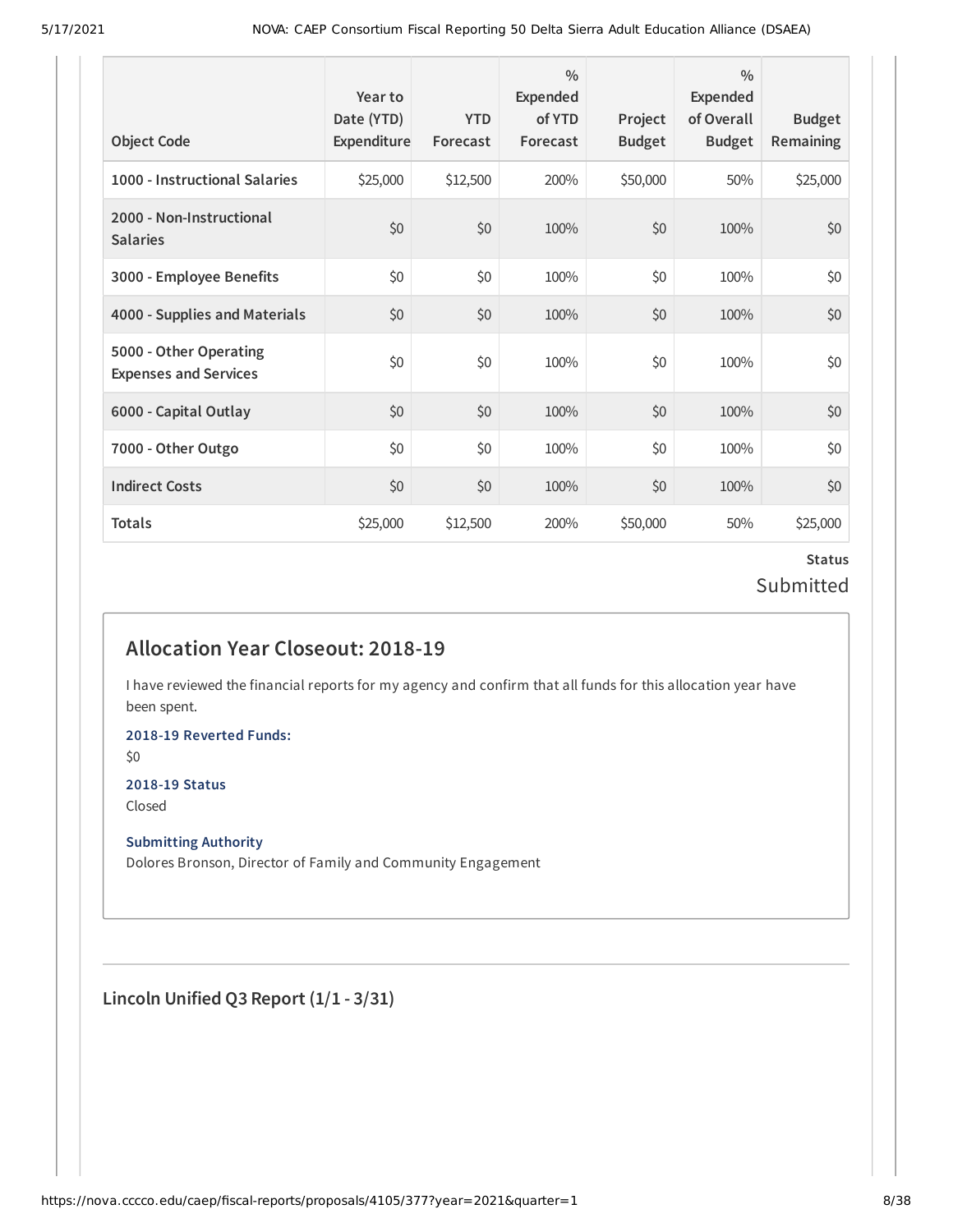| <b>Object Code</b>                                     | Year to<br>Date (YTD)<br>Expenditure | <b>YTD</b><br>Forecast | $\frac{0}{0}$<br><b>Expended</b><br>of YTD<br>Forecast | Project<br><b>Budget</b> | $\frac{0}{0}$<br><b>Expended</b><br>of Overall<br><b>Budget</b> | <b>Budget</b><br>Remaining |
|--------------------------------------------------------|--------------------------------------|------------------------|--------------------------------------------------------|--------------------------|-----------------------------------------------------------------|----------------------------|
| 1000 - Instructional Salaries                          | \$25,000                             | \$12,500               | 200%                                                   | \$50,000                 | 50%                                                             | \$25,000                   |
| 2000 - Non-Instructional<br><b>Salaries</b>            | \$0                                  | \$0                    | 100%                                                   | \$0                      | 100%                                                            | \$0                        |
| 3000 - Employee Benefits                               | \$0                                  | \$0                    | 100%                                                   | \$0                      | 100%                                                            | \$0                        |
| 4000 - Supplies and Materials                          | \$0                                  | \$0                    | 100%                                                   | \$0                      | 100%                                                            | \$0                        |
| 5000 - Other Operating<br><b>Expenses and Services</b> | \$0                                  | \$0                    | 100%                                                   | \$0                      | 100%                                                            | \$0                        |
| 6000 - Capital Outlay                                  | \$0                                  | \$0                    | 100%                                                   | \$0                      | 100%                                                            | \$0                        |
| 7000 - Other Outgo                                     | \$0                                  | \$0                    | 100%                                                   | \$0                      | 100%                                                            | \$0                        |
| <b>Indirect Costs</b>                                  | \$0                                  | \$0                    | 100%                                                   | \$0                      | 100%                                                            | \$0                        |
| <b>Totals</b>                                          | \$25,000                             | \$12,500               | 200%                                                   | \$50,000                 | 50%                                                             | \$25,000                   |

### **Status** Unsubmitted

## **Lincoln Unified Q4 Report (4/1 - 6/30)**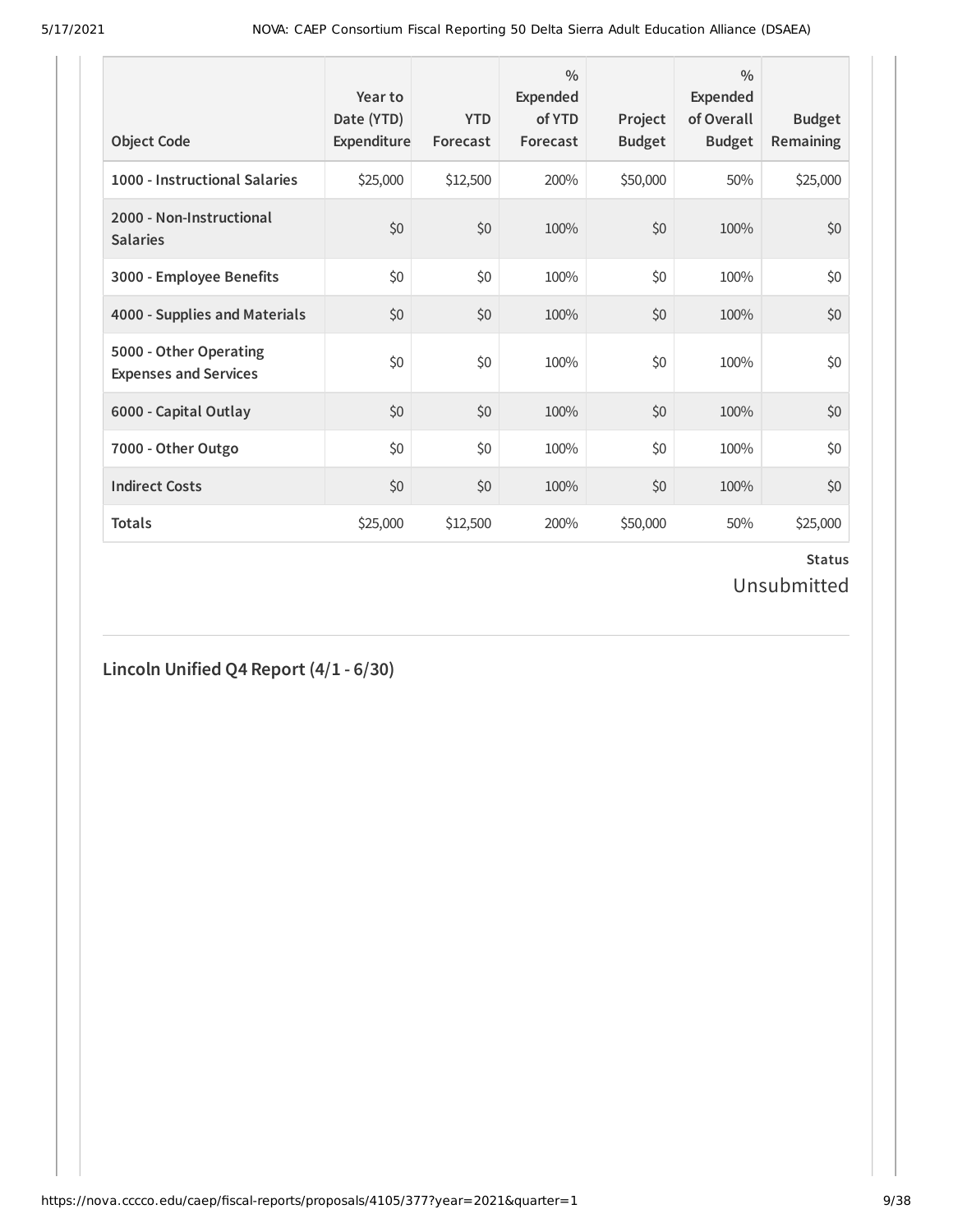| 1000 - Instructional Salaries<br>2000 - Non-Instructional<br><b>Salaries</b> | \$25,000<br>\$0 | \$12,500 | 200% | \$50,000 | 50%  |                              |
|------------------------------------------------------------------------------|-----------------|----------|------|----------|------|------------------------------|
|                                                                              |                 |          |      |          |      | \$25,000                     |
|                                                                              |                 | \$0      | 100% | \$0      | 100% | \$0                          |
| 3000 - Employee Benefits                                                     | \$0             | \$0      | 100% | \$0      | 100% | \$0                          |
| 4000 - Supplies and Materials                                                | \$0             | \$0      | 100% | \$0      | 100% | \$0                          |
| 5000 - Other Operating<br><b>Expenses and Services</b>                       | \$0             | \$0      | 100% | \$0      | 100% | \$0                          |
| 6000 - Capital Outlay                                                        | \$0             | \$0      | 100% | \$0      | 100% | \$0                          |
| 7000 - Other Outgo                                                           | \$0             | \$0      | 100% | \$0      | 100% | \$0                          |
| <b>Indirect Costs</b>                                                        | \$0             | \$0      | 100% | \$0      | 100% | \$0                          |
| <b>Totals</b>                                                                | \$25,000        | \$12,500 | 200% | \$50,000 | 50%  | \$25,000                     |
|                                                                              |                 |          |      |          |      | <b>Status</b><br>Unsubmitted |

## **Lodi Unified**

**Lodi Unified Q1 Report (7/1 - 9/30)**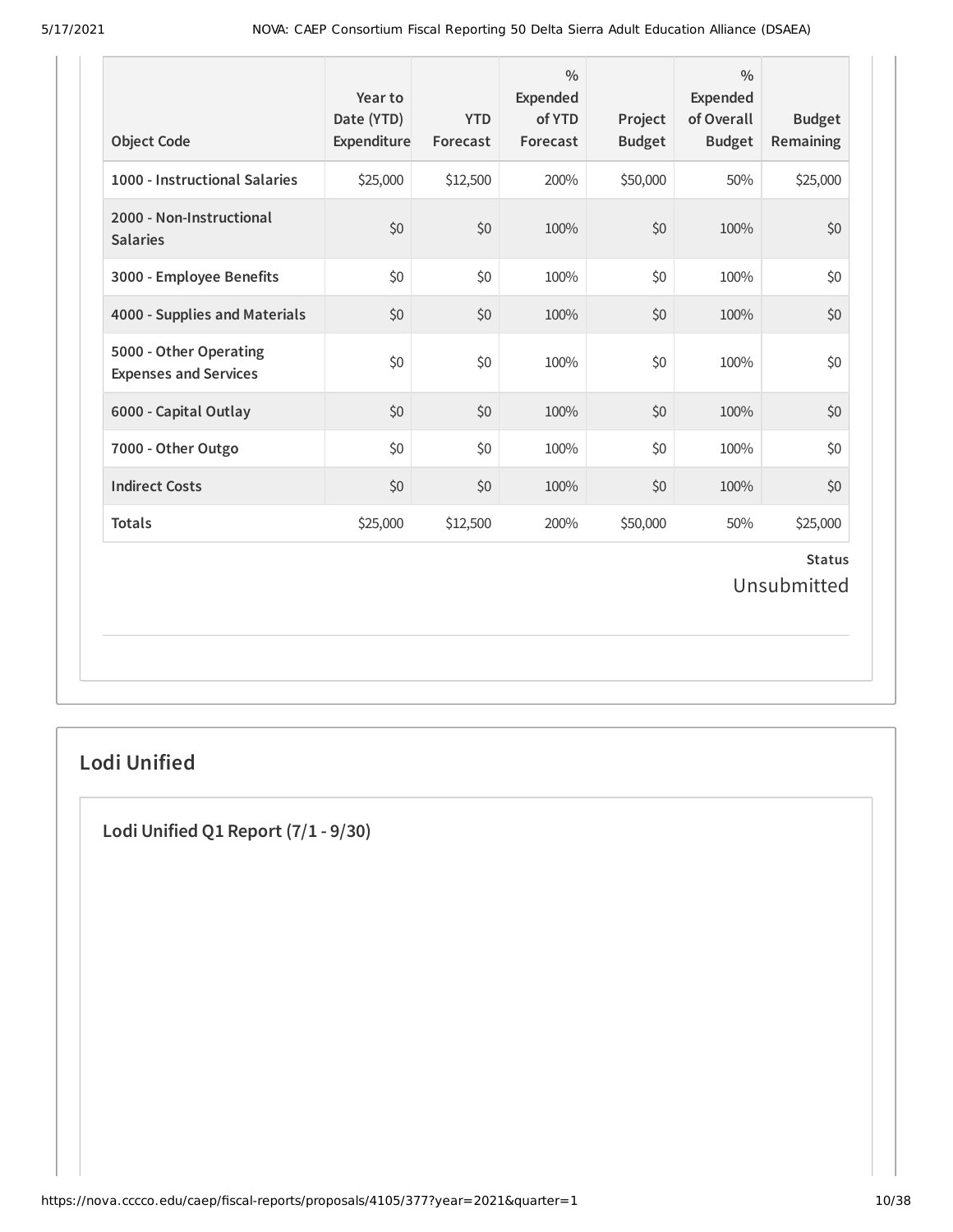| <b>Object Code</b>                                     | Year to<br>Date (YTD)<br><b>Expenditure</b> | <b>YTD</b><br>Forecast | $\frac{0}{0}$<br><b>Expended</b><br>of YTD<br>Forecast | Project<br><b>Budget</b> | $\frac{0}{0}$<br><b>Expended</b><br>of Overall<br><b>Budget</b> | <b>Budget</b><br><b>Remaining</b> |
|--------------------------------------------------------|---------------------------------------------|------------------------|--------------------------------------------------------|--------------------------|-----------------------------------------------------------------|-----------------------------------|
| 1000 - Instructional Salaries                          | \$111,595                                   | \$105,019              | 106.26%                                                | \$700,125                | 15.94%                                                          | \$588,530                         |
| 2000 - Non-Instructional<br><b>Salaries</b>            | \$71,256                                    | \$47,870               | 148.85%                                                | \$319,133                | 22.33%                                                          | \$247,877                         |
| 3000 - Employee Benefits                               | \$68,723                                    | \$53,300               | 128.94%                                                | \$355,335                | 19.34%                                                          | \$286,612                         |
| 4000 - Supplies and Materials                          | \$6,350                                     | \$48,617               | 13.06%                                                 | \$324,114                | 1.96%                                                           | \$317,764                         |
| 5000 - Other Operating<br><b>Expenses and Services</b> | \$27,334                                    | \$30,276               | 90.28%                                                 | \$201,841                | 13.54%                                                          | \$174,507                         |
| 6000 - Capital Outlay                                  | \$0                                         | \$0                    | 100%                                                   | \$0                      | 100%                                                            | \$0                               |
| 7000 - Other Outgo                                     | \$0                                         | \$0                    | 100%                                                   | \$0                      | 100%                                                            | \$0                               |
| <b>Indirect Costs</b>                                  | \$14,263                                    | \$14,254               | 100.06%                                                | \$95,027                 | 15.01%                                                          | \$80,764                          |
| <b>Totals</b>                                          | \$299,521                                   | \$299,336              | 100.06%                                                | \$1,995,575              | 15.01%                                                          | \$1,696,054                       |

## Submitted

**Lodi Unified Q2 Report (10/1 - 12/31)**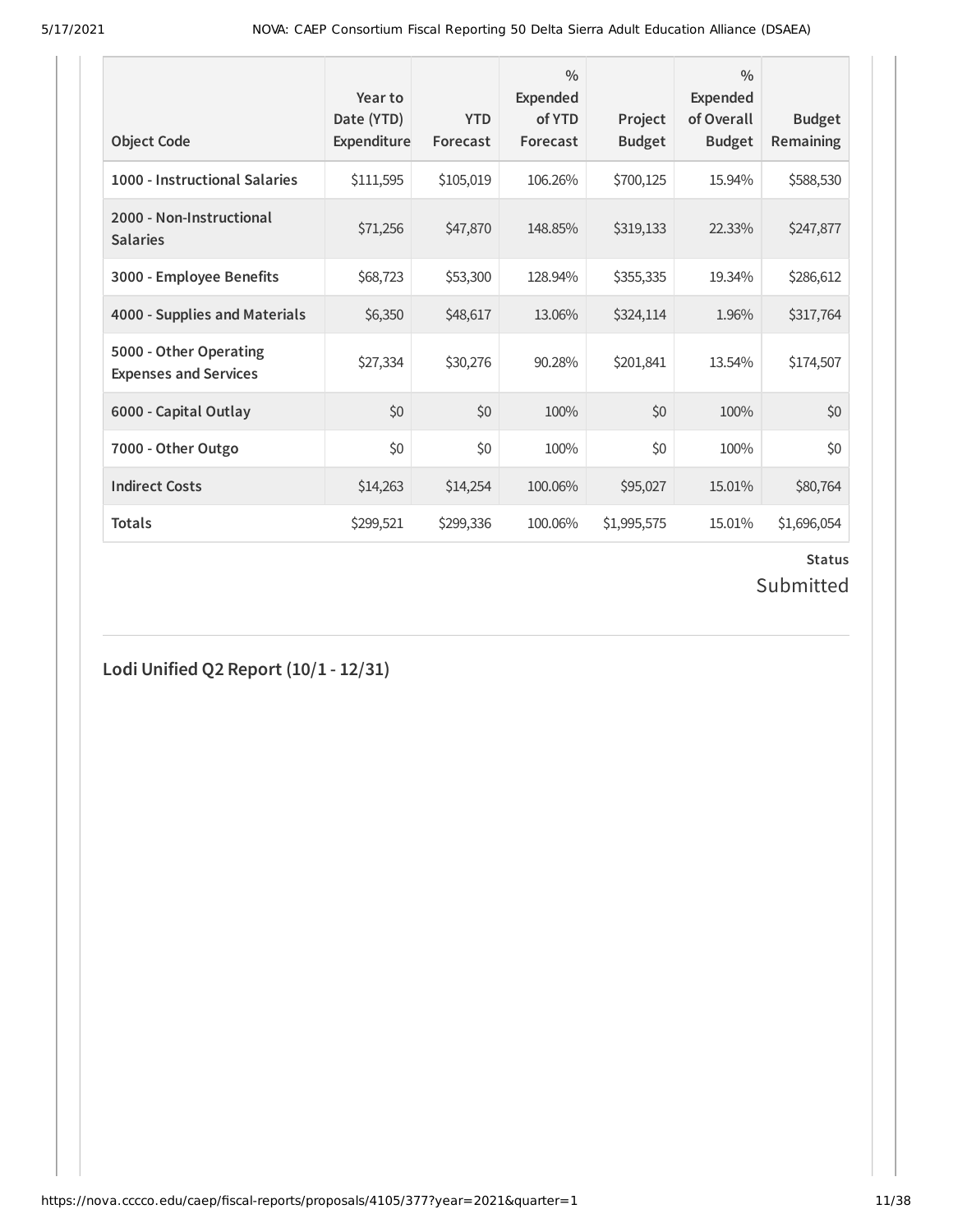| <b>Object Code</b>                                     | Year to<br>Date (YTD)<br>Expenditure | <b>YTD</b><br>Forecast | $\frac{0}{0}$<br>Expended<br>of YTD<br>Forecast | Project<br><b>Budget</b> | $\frac{0}{0}$<br>Expended<br>of Overall<br><b>Budget</b> | <b>Budget</b><br>Remaining |
|--------------------------------------------------------|--------------------------------------|------------------------|-------------------------------------------------|--------------------------|----------------------------------------------------------|----------------------------|
| 1000 - Instructional Salaries                          | \$288,828                            | \$210,038              | 137.51%                                         | \$700,125                | 41.25%                                                   | \$411,297                  |
| 2000 - Non-Instructional<br><b>Salaries</b>            | \$144,368                            | \$95,740               | 150.79%                                         | \$319,133                | 45.24%                                                   | \$174,765                  |
| 3000 - Employee Benefits                               | \$159,278                            | \$106,601              | 149.42%                                         | \$355,335                | 44.82%                                                   | \$196,057                  |
| 4000 - Supplies and Materials                          | \$8,124                              | \$97,234               | 8.36%                                           | \$324,114                | 2.51%                                                    | \$315,990                  |
| 5000 - Other Operating<br><b>Expenses and Services</b> | \$49,668                             | \$60,552               | 82.02%                                          | \$201,841                | 24.61%                                                   | \$152,173                  |
| 6000 - Capital Outlay                                  | \$0                                  | \$0                    | 100%                                            | \$0                      | 100%                                                     | \$0                        |
| 7000 - Other Outgo                                     | \$0                                  | \$0                    | 100%                                            | \$0                      | 100%                                                     | \$0                        |
| <b>Indirect Costs</b>                                  | \$32,513                             | \$28,508               | 114.05%                                         | \$95,027                 | 34.21%                                                   | \$62,514                   |
| Totals                                                 | \$682,779                            | \$598,673              | 114.05%                                         | \$1,995,575              | 34.21%                                                   | \$1,312,796                |

### **Status** Submitted

## **Allocation Year Closeout: 2018-19**

I have reviewed the financial reports for my agency and confirm that all funds for this allocation year have been spent.

**2018-19 Reverted Funds:**

\$0

#### **2018-19 Status** Closed

**Submitting Authority**

Julie Jansen, CTE Director Dao Xiong, Accounting Supervisor

**Lodi Unified Q3 Report (1/1 - 3/31)**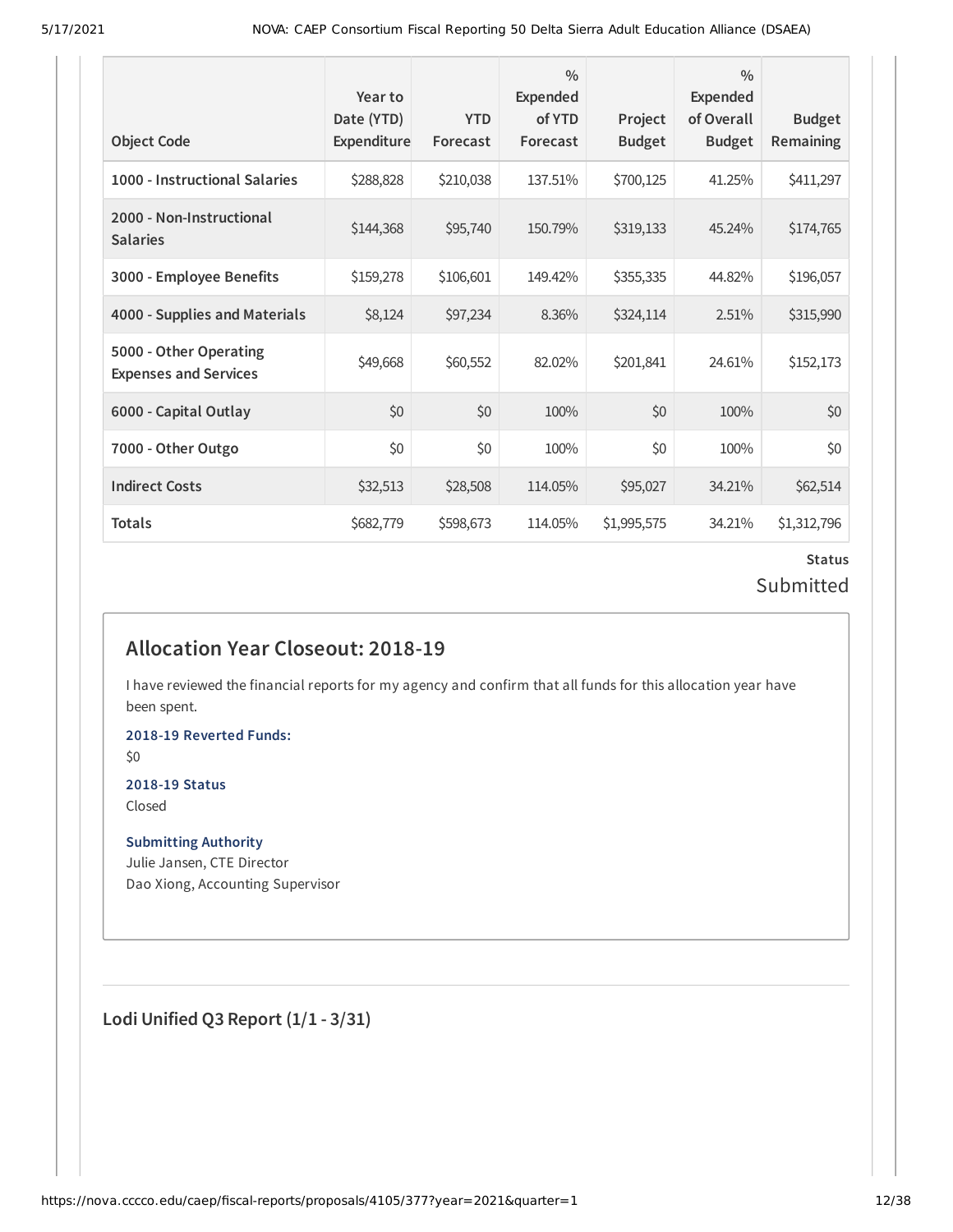| <b>Object Code</b>                                     | Year to<br>Date (YTD)<br>Expenditure | <b>YTD</b><br>Forecast | $\frac{0}{0}$<br><b>Expended</b><br>of YTD<br>Forecast | Project<br><b>Budget</b> | $\frac{0}{0}$<br><b>Expended</b><br>of Overall<br><b>Budget</b> | <b>Budget</b><br><b>Remaining</b> |
|--------------------------------------------------------|--------------------------------------|------------------------|--------------------------------------------------------|--------------------------|-----------------------------------------------------------------|-----------------------------------|
| 1000 - Instructional Salaries                          | \$467,949                            | \$315,056              | 148.53%                                                | \$700,125                | 66.84%                                                          | \$232,176                         |
| 2000 - Non-Instructional<br><b>Salaries</b>            | \$221,131                            | \$143,610              | 153.98%                                                | \$319,133                | 69.29%                                                          | \$98,002                          |
| 3000 - Employee Benefits                               | \$243,854                            | \$159,901              | 152.5%                                                 | \$355,335                | 68.63%                                                          | \$111,481                         |
| 4000 - Supplies and Materials                          | \$56,838                             | \$145,851              | 38.97%                                                 | \$324,114                | 17.54%                                                          | \$267,276                         |
| 5000 - Other Operating<br><b>Expenses and Services</b> | \$98,262                             | \$90,828               | 108.18%                                                | \$201,841                | 48.68%                                                          | \$103,579                         |
| 6000 - Capital Outlay                                  | \$0                                  | \$0                    | 100%                                                   | \$0                      | 100%                                                            | \$0                               |
| 7000 - Other Outgo                                     | \$0                                  | \$0                    | 100%                                                   | \$0                      | 100%                                                            | \$0                               |
| <b>Indirect Costs</b>                                  | \$54,402                             | \$42,762               | 127.22%                                                | \$95,027                 | 57.25%                                                          | \$40,625                          |
| <b>Totals</b>                                          | \$1,142,436                          | \$898,009              | 127.22%                                                | \$1,995,575              | 57.25%                                                          | \$853,139                         |

## Unsubmitted

**Lodi Unified Q4 Report (4/1 - 6/30)**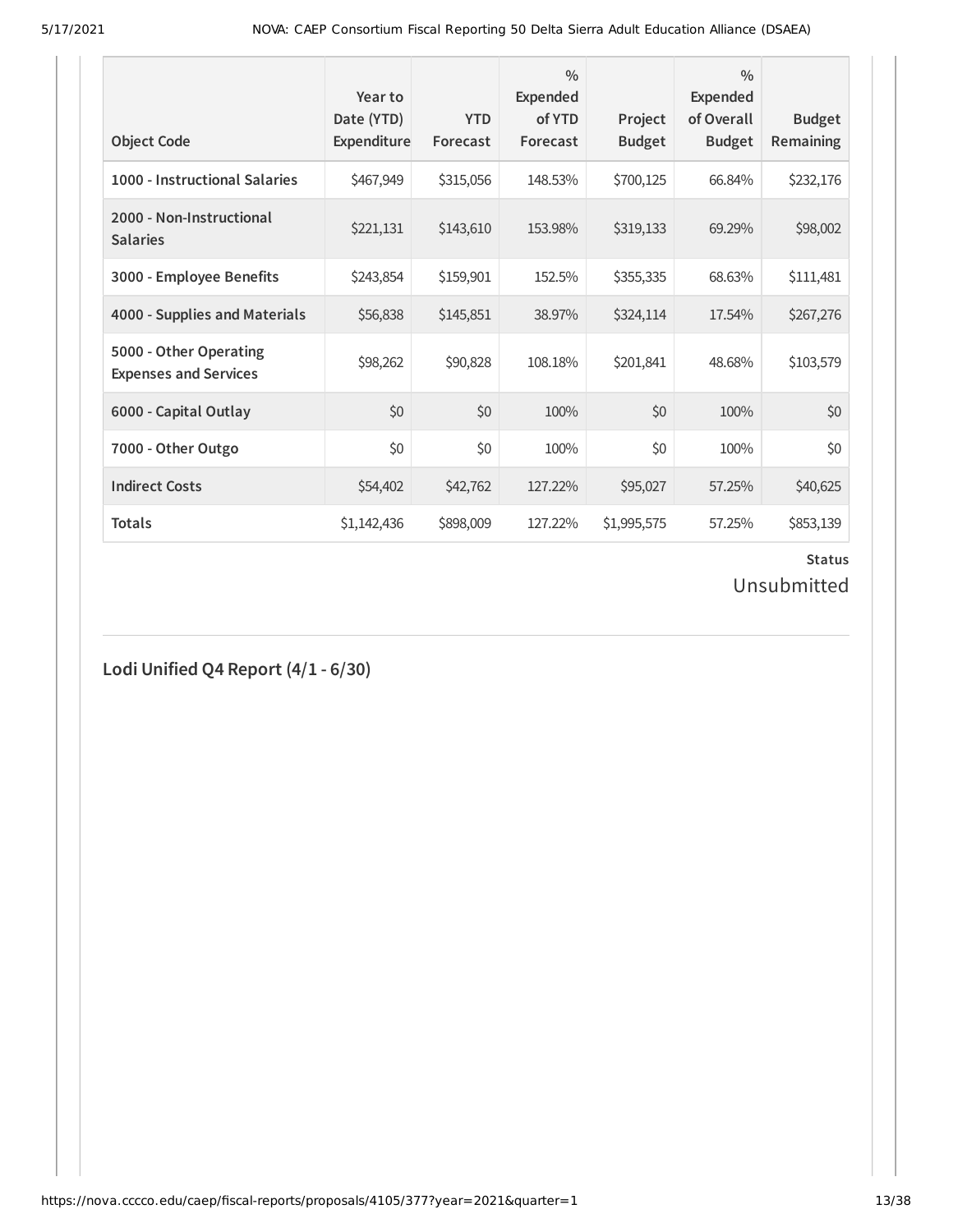| <b>Object Code</b>                                     | Year to<br>Date (YTD)<br>Expenditure | <b>YTD</b><br>Forecast | $\frac{0}{0}$<br><b>Expended</b><br>of YTD<br>Forecast | Project<br><b>Budget</b> | $\frac{0}{0}$<br><b>Expended</b><br>of Overall<br><b>Budget</b> | <b>Budget</b><br><b>Remaining</b> |  |
|--------------------------------------------------------|--------------------------------------|------------------------|--------------------------------------------------------|--------------------------|-----------------------------------------------------------------|-----------------------------------|--|
| 1000 - Instructional Salaries                          | \$467,949                            | \$420,075              | 111.4%                                                 | \$700,125                | 66.84%                                                          | \$232,176                         |  |
| 2000 - Non-Instructional<br><b>Salaries</b>            | \$221,131                            | \$191,480              | 115.49%                                                | \$319,133                | 69.29%                                                          | \$98,002                          |  |
| 3000 - Employee Benefits                               | \$243,854                            | \$213,201              | 114.38%                                                | \$355,335                | 68.63%                                                          | \$111,481                         |  |
| 4000 - Supplies and Materials                          | \$56,838                             | \$194,468              | 29.23%                                                 | \$324,114                | 17.54%                                                          | \$267,276                         |  |
| 5000 - Other Operating<br><b>Expenses and Services</b> | \$98,262                             | \$121,105              | 81.14%                                                 | \$201,841                | 48.68%                                                          | \$103,579                         |  |
| 6000 - Capital Outlay                                  | \$0                                  | \$0                    | 100%                                                   | \$0                      | 100%                                                            | \$0                               |  |
| 7000 - Other Outgo                                     | \$0                                  | \$0                    | 100%                                                   | \$0                      | 100%                                                            | \$0                               |  |
| <b>Indirect Costs</b>                                  | \$54,402                             | \$57,016               | 95.41%                                                 | \$95,027                 | 57.25%                                                          | \$40,625                          |  |
| <b>Totals</b>                                          | \$1,142,436                          | \$1,197,345            | 95.41%                                                 | \$1,995,575              | 57.25%                                                          | \$853,139                         |  |
| <b>Status</b><br>Unsubmitted                           |                                      |                        |                                                        |                          |                                                                 |                                   |  |

## **Manteca Unified**

**Manteca Unified Q1 Report (7/1 - 9/30)**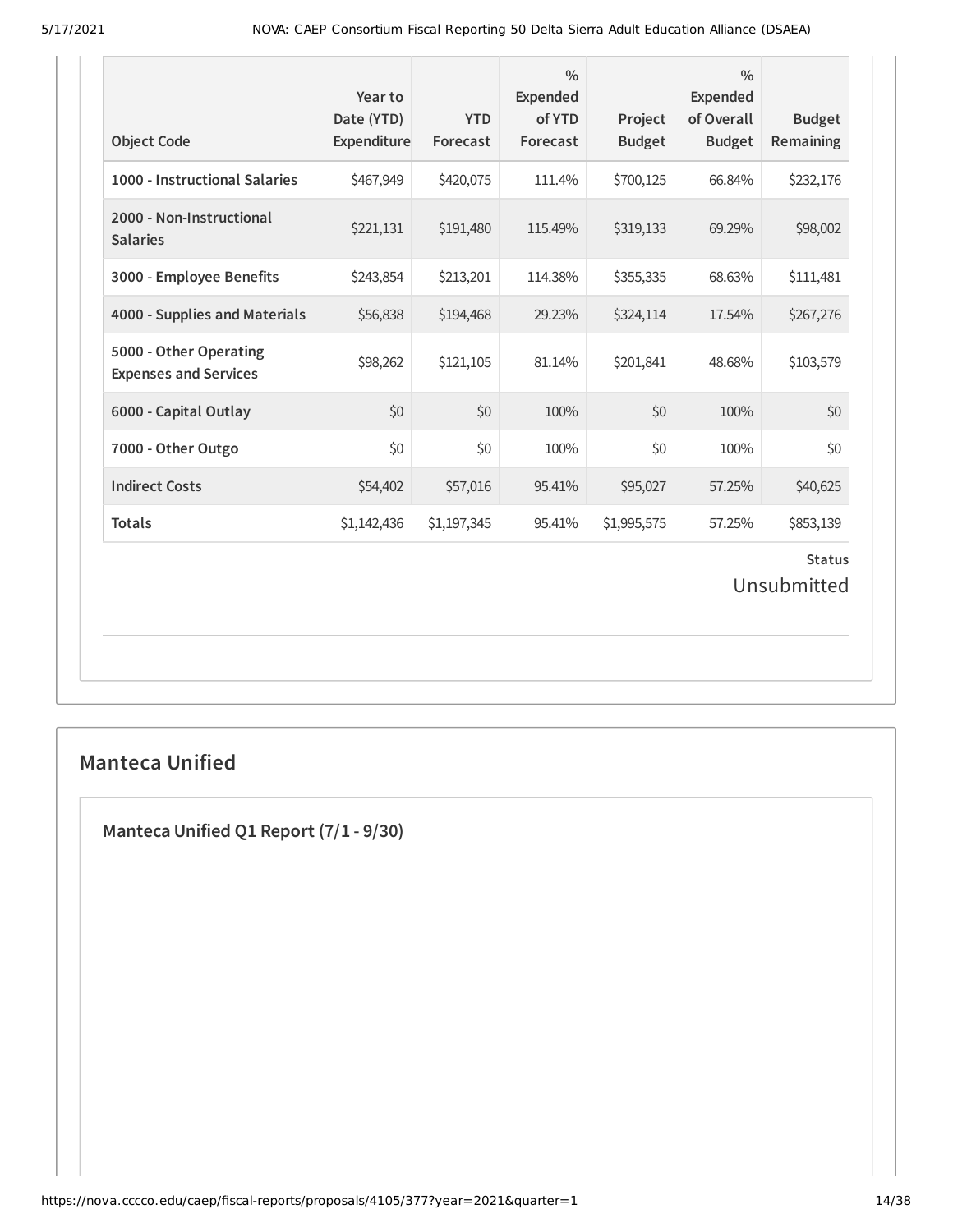| <b>Object Code</b>                                     | Year to<br>Date (YTD)<br>Expenditure | <b>YTD</b><br>Forecast | $\frac{0}{0}$<br>Expended<br>of YTD<br>Forecast | Project<br><b>Budget</b> | $\frac{0}{0}$<br><b>Expended</b><br>of Overall<br><b>Budget</b> | <b>Budget</b><br>Remaining |
|--------------------------------------------------------|--------------------------------------|------------------------|-------------------------------------------------|--------------------------|-----------------------------------------------------------------|----------------------------|
| 1000 - Instructional Salaries                          | \$82,549                             | \$64,939               | 127.12%                                         | \$649,393                | 12.71%                                                          | \$566,844                  |
| 2000 - Non-Instructional<br><b>Salaries</b>            | \$75,047                             | \$66,357               | 113.1%                                          | \$331,786                | 22.62%                                                          | \$256,739                  |
| 3000 - Employee Benefits                               | \$42,144                             | \$35,330               | 119.29%                                         | \$294,419                | 14.31%                                                          | \$252,275                  |
| 4000 - Supplies and Materials                          | \$20,041                             | \$258,511              | 7.75%                                           | \$807,847                | 2.48%                                                           | \$787,806                  |
| 5000 - Other Operating<br><b>Expenses and Services</b> | \$37,151                             | \$63,938               | 58.11%                                          | \$182,679                | 20.34%                                                          | \$145,528                  |
| 6000 - Capital Outlay                                  | \$0                                  | \$0                    | 100%                                            | \$250,000                | $0\%$                                                           | \$250,000                  |
| 7000 - Other Outgo                                     | \$0                                  | \$0                    | 100%                                            | \$0                      | 100%                                                            | \$0                        |
| <b>Indirect Costs</b>                                  | \$11,244                             | \$20,787               | 54.09%                                          | \$103,937                | 10.82%                                                          | \$92,693                   |
| <b>Totals</b>                                          | \$268,176                            | \$509,863              | 52.6%                                           | \$2,620,061              | 10.24%                                                          | \$2,351,885                |

None Needed. Low expenditures due to COVID19

### **Status** Submitted

## **Manteca Unified Q2 Report (10/1 - 12/31)**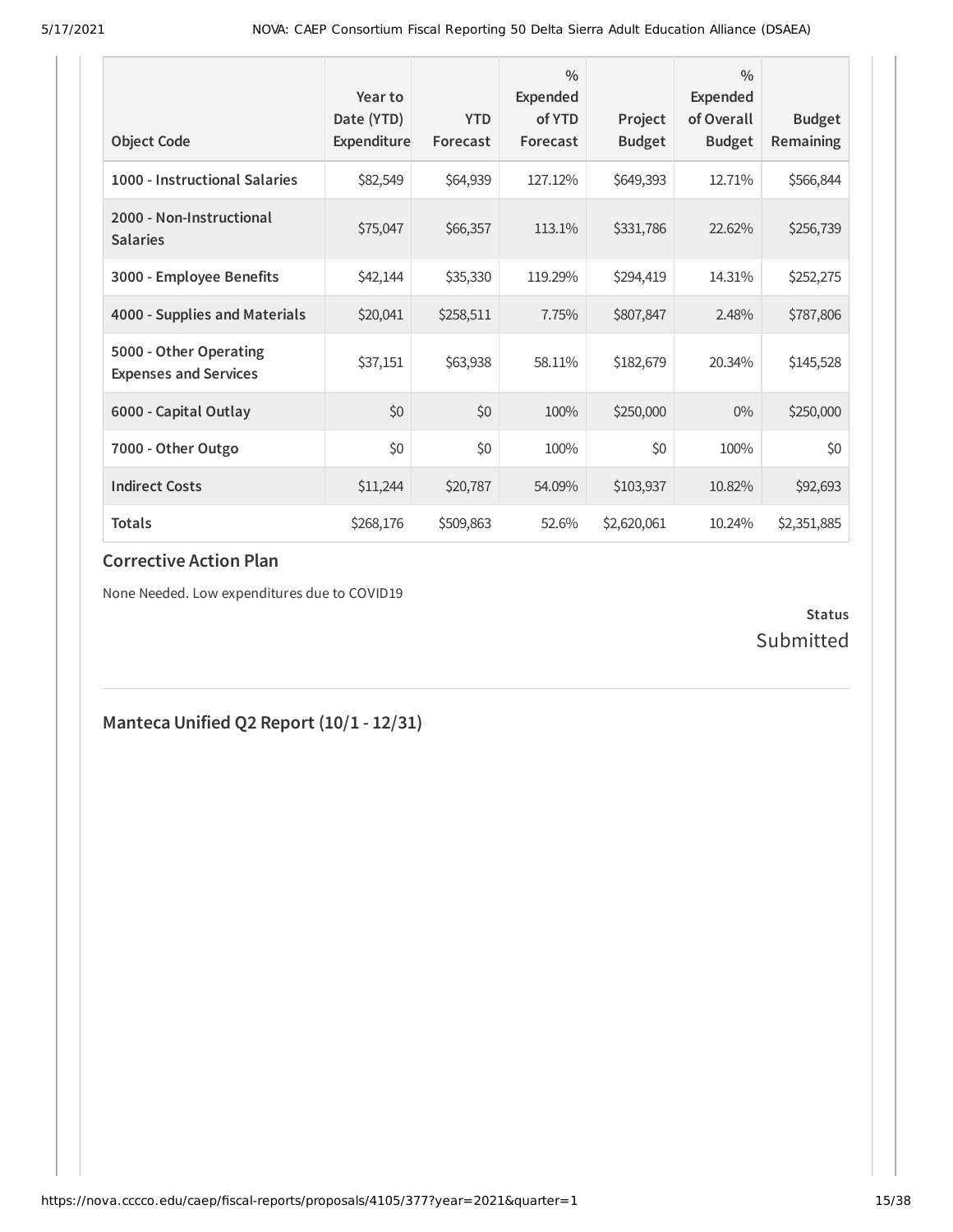|                                                        | Year to<br>Date (YTD) | <b>YTD</b>  | $\frac{0}{0}$<br>Expended<br>of YTD | Project       | $\frac{0}{0}$<br><b>Expended</b><br>of Overall | <b>Budget</b> |
|--------------------------------------------------------|-----------------------|-------------|-------------------------------------|---------------|------------------------------------------------|---------------|
| <b>Object Code</b>                                     | Expenditure           | Forecast    | Forecast                            | <b>Budget</b> | <b>Budget</b>                                  | Remaining     |
| 1000 - Instructional Salaries                          | \$224,842             | \$240,275   | 93.58%                              | \$649,393     | 34.62%                                         | \$424,551     |
| 2000 - Non-Instructional<br><b>Salaries</b>            | \$173,748             | \$142,668   | 121.78%                             | \$331,786     | 52.37%                                         | \$158,038     |
| 3000 - Employee Benefits                               | \$101,457             | \$120,712   | 84.05%                              | \$294,419     | 34.46%                                         | \$192,962     |
| 4000 - Supplies and Materials                          | \$103,323             | \$436,237   | 23.69%                              | \$807,847     | 12.79%                                         | \$704,524     |
| 5000 - Other Operating<br><b>Expenses and Services</b> | \$66,868              | \$115,088   | 58.1%                               | \$182,679     | 36.6%                                          | \$115,811     |
| 6000 - Capital Outlay                                  | \$0                   | \$125,000   | $0\%$                               | \$250,000     | $0\%$                                          | \$250,000     |
| 7000 - Other Outgo                                     | \$0                   | \$0         | 100%                                | \$0           | 100%                                           | \$0           |
| <b>Indirect Costs</b>                                  | \$29,515              | \$41,575    | 70.99%                              | \$103,937     | 28.4%                                          | \$74,422      |
| <b>Totals</b>                                          | \$699,753             | \$1,221,555 | 57.28%                              | \$2,620,061   | 26.71%                                         | \$1,920,308   |

None needed. Low expenditures due to COVID19.

**Status** Submitted

## **Allocation Year Closeout: 2018-19**

I have reviewed the financial reports for my agency and confirm that all funds for this allocation year have been spent.

**2018-19 Reverted Funds:**

\$0

**2018-19 Status** Closed

**Submitting Authority** Mr. Brad Harrison, Principal

**Manteca Unified Q3 Report (1/1 - 3/31)**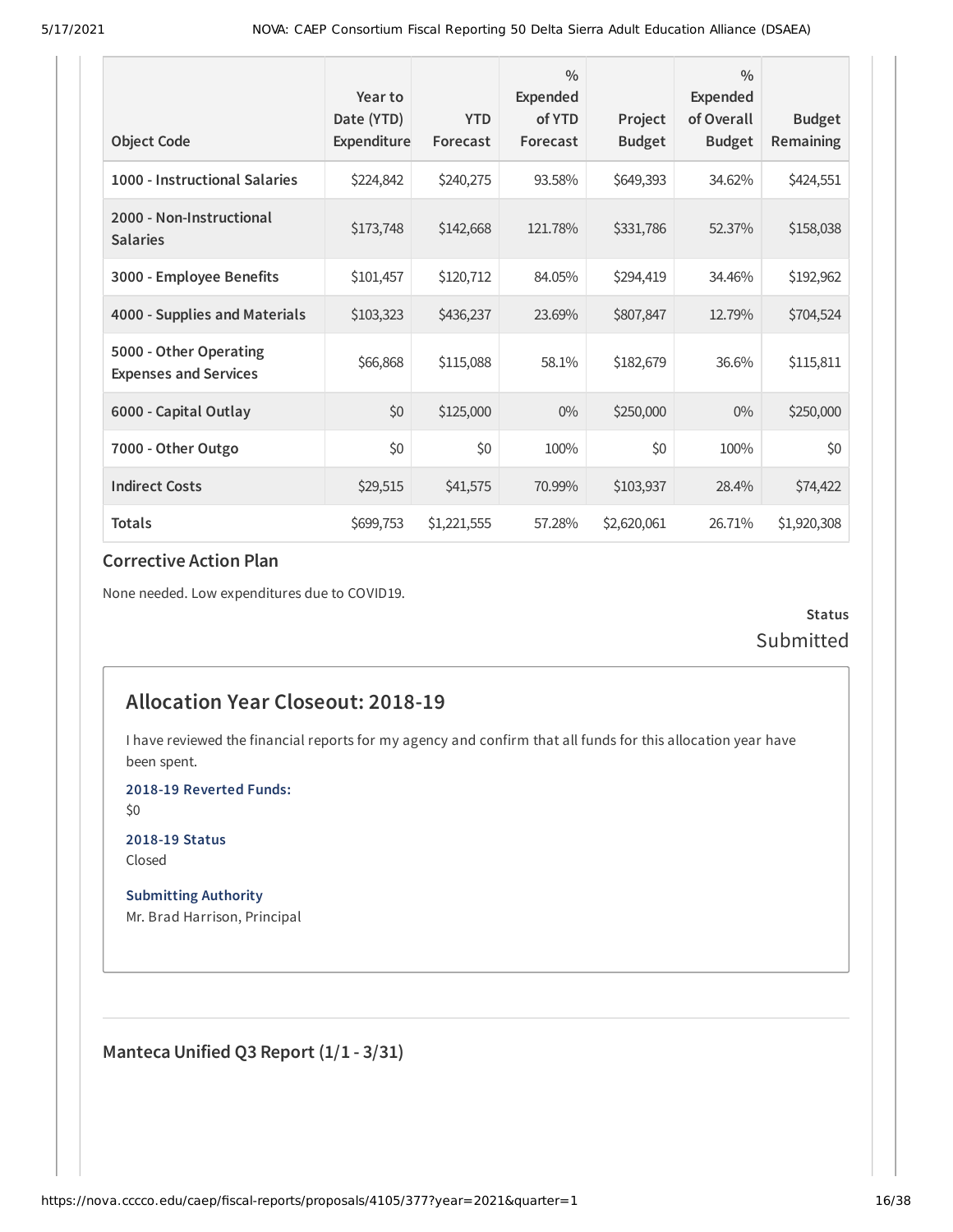| <b>Object Code</b>                                     | Year to<br>Date (YTD)<br><b>Expenditure</b> | <b>YTD</b><br>Forecast | $\frac{0}{0}$<br>Expended<br>of YTD<br>Forecast | Project<br><b>Budget</b> | $\frac{0}{0}$<br><b>Expended</b><br>of Overall<br><b>Budget</b> | <b>Budget</b><br><b>Remaining</b> |
|--------------------------------------------------------|---------------------------------------------|------------------------|-------------------------------------------------|--------------------------|-----------------------------------------------------------------|-----------------------------------|
| 1000 - Instructional Salaries                          | \$224,842                                   | \$396,130              | 56.76%                                          | \$649,393                | 34.62%                                                          | \$424,551                         |
| 2000 - Non-Instructional<br><b>Salaries</b>            | \$173,748                                   | \$235,568              | 73.76%                                          | \$331,786                | 52.37%                                                          | \$158,038                         |
| 3000 - Employee Benefits                               | \$101,457                                   | \$209,037              | 48.54%                                          | \$294,419                | 34.46%                                                          | \$192,962                         |
| 4000 - Supplies and Materials                          | \$103,323                                   | \$630,121              | 16.4%                                           | \$807,847                | 12.79%                                                          | \$704,524                         |
| 5000 - Other Operating<br><b>Expenses and Services</b> | \$66,868                                    | \$146,143              | 45.76%                                          | \$182,679                | 36.6%                                                           | \$115,811                         |
| 6000 - Capital Outlay                                  | \$0                                         | \$187,500              | $0\%$                                           | \$250,000                | $0\%$                                                           | \$250,000                         |
| 7000 - Other Outgo                                     | \$0                                         | \$0                    | 100%                                            | \$0                      | 100%                                                            | \$0                               |
| <b>Indirect Costs</b>                                  | \$29,515                                    | \$62,362               | 47.33%                                          | \$103,937                | 28.4%                                                           | \$74,422                          |
| <b>Totals</b>                                          | \$699,753                                   | \$1,866,861            | 37.48%                                          | \$2,620,061              | 26.71%                                                          | \$1,920,308                       |

## Unsubmitted

**Manteca Unified Q4 Report (4/1 - 6/30)**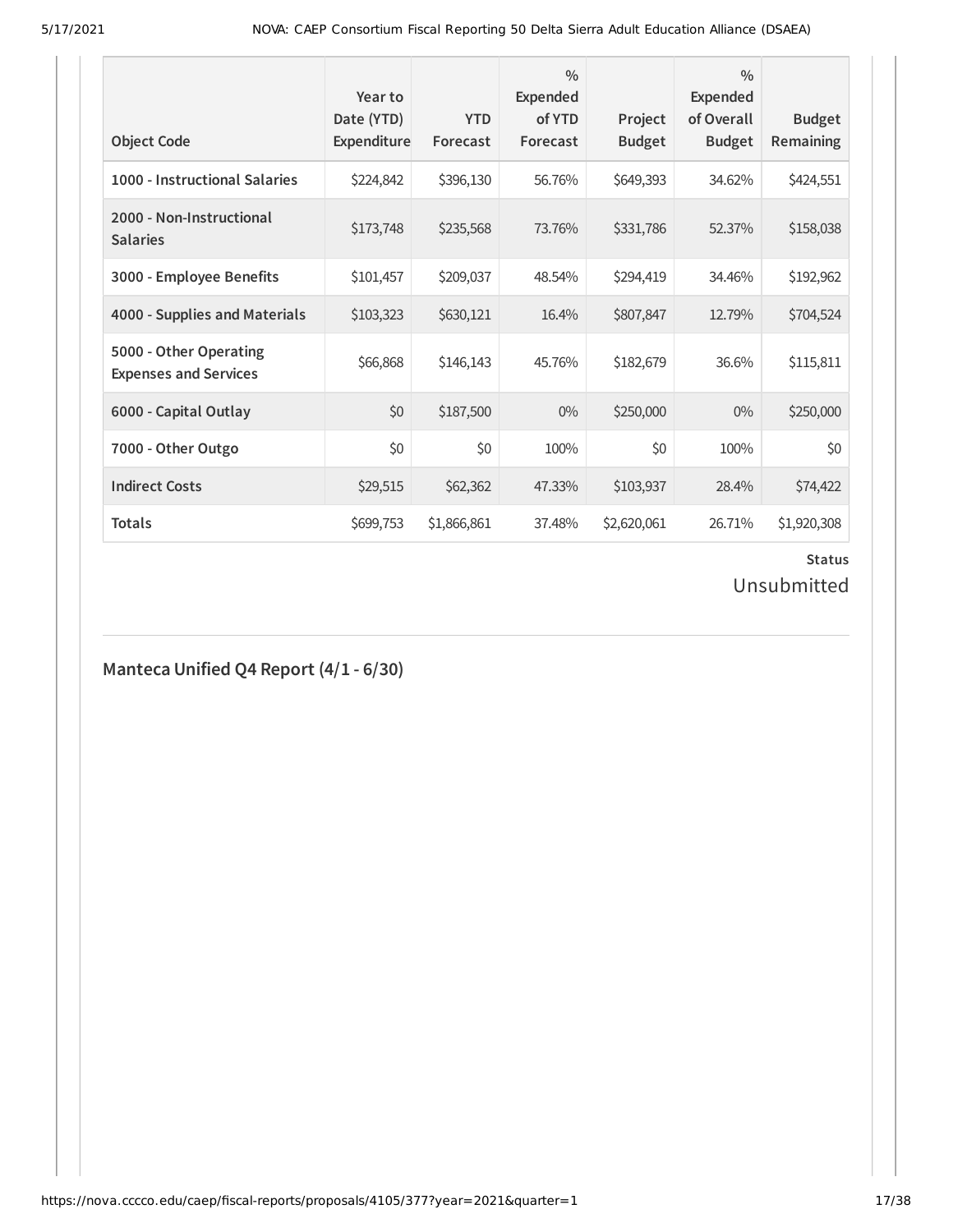| <b>Object Code</b>                                     | Year to<br>Date (YTD)<br>Expenditure | <b>YTD</b><br>Forecast | $\frac{0}{0}$<br><b>Expended</b><br>of YTD<br>Forecast | Project<br><b>Budget</b> | $\frac{0}{0}$<br>Expended<br>of Overall<br><b>Budget</b> | <b>Budget</b><br>Remaining |  |
|--------------------------------------------------------|--------------------------------------|------------------------|--------------------------------------------------------|--------------------------|----------------------------------------------------------|----------------------------|--|
| 1000 - Instructional Salaries                          | \$224,842                            | \$649,393              | 34.62%                                                 | \$649,393                | 34.62%                                                   | \$424,551                  |  |
| 2000 - Non-Instructional<br><b>Salaries</b>            | \$173,748                            | \$331,786              | 52.37%                                                 | \$331,786                | 52.37%                                                   | \$158,038                  |  |
| 3000 - Employee Benefits                               | \$101,457                            | \$294,419              | 34.46%                                                 | \$294,419                | 34.46%                                                   | \$192,962                  |  |
| 4000 - Supplies and Materials                          | \$103,323                            | \$807,847              | 12.79%                                                 | \$807,847                | 12.79%                                                   | \$704,524                  |  |
| 5000 - Other Operating<br><b>Expenses and Services</b> | \$66,868                             | \$182,679              | 36.6%                                                  | \$182,679                | 36.6%                                                    | \$115,811                  |  |
| 6000 - Capital Outlay                                  | \$0                                  | \$250,000              | $0\%$                                                  | \$250,000                | $0\%$                                                    | \$250,000                  |  |
| 7000 - Other Outgo                                     | \$0                                  | \$0                    | 100%                                                   | \$0                      | 100%                                                     | \$0                        |  |
| <b>Indirect Costs</b>                                  | \$29,515                             | \$103,937              | 28.4%                                                  | \$103,937                | 28.4%                                                    | \$74,422                   |  |
| <b>Totals</b>                                          | \$699,753                            | \$2,620,061            | 26.71%                                                 | \$2,620,061              | 26.71%                                                   | \$1,920,308                |  |
| <b>Status</b><br>Unsubmitted                           |                                      |                        |                                                        |                          |                                                          |                            |  |

## **River Delta Joint Unified**

**River Delta Joint Unified Q1 Report (7/1 - 9/30)**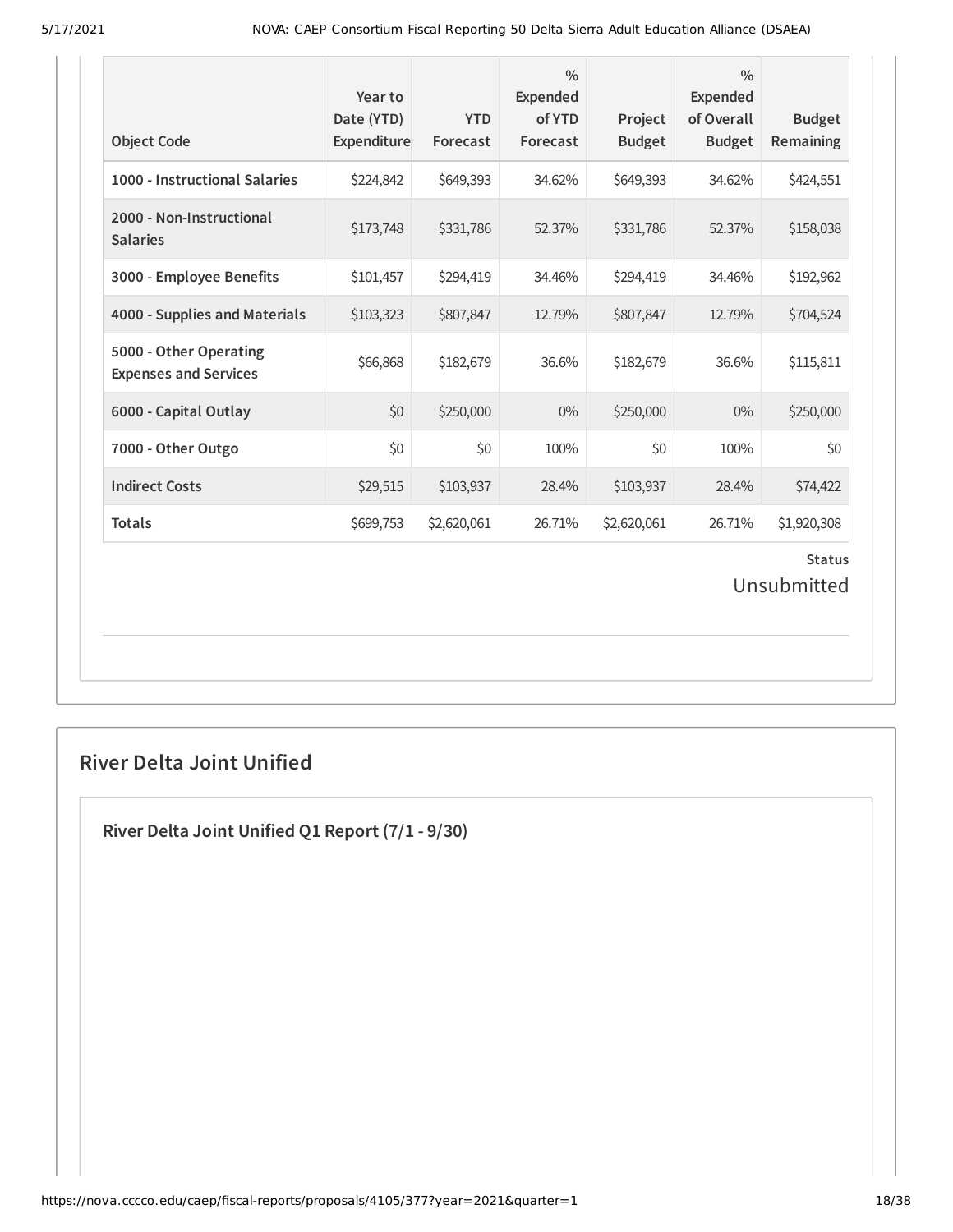| <b>Object Code</b>                                     | Year to<br>Date (YTD)<br>Expenditure | <b>YTD</b><br>Forecast | $\frac{0}{0}$<br>Expended<br>of YTD<br>Forecast | Project<br><b>Budget</b> | $\frac{0}{0}$<br>Expended<br>of Overall<br><b>Budget</b> | <b>Budget</b><br>Remaining |
|--------------------------------------------------------|--------------------------------------|------------------------|-------------------------------------------------|--------------------------|----------------------------------------------------------|----------------------------|
| 1000 - Instructional Salaries                          | \$1,435                              | \$10,000               | 14.35%                                          | \$40,000                 | 3.59%                                                    | \$38,565                   |
| 2000 - Non-Instructional<br><b>Salaries</b>            | \$2,615                              | \$5,044                | 51.84%                                          | \$20,176                 | 12.96%                                                   | \$17,561                   |
| 3000 - Employee Benefits                               | \$1,328                              | \$3,750                | 35.41%                                          | \$15,000                 | 8.85%                                                    | \$13,672                   |
| 4000 - Supplies and Materials                          | \$1,368                              | \$13,813               | 9.9%                                            | \$55,253                 | 2.48%                                                    | \$53,885                   |
| 5000 - Other Operating<br><b>Expenses and Services</b> | \$3,785                              | \$750                  | 504.67%                                         | \$3,000                  | 126.17%                                                  | $\sqrt{1} - $785$          |
| 6000 - Capital Outlay                                  | \$0                                  | \$0                    | 100%                                            | \$0                      | 100%                                                     | \$0                        |
| 7000 - Other Outgo                                     | \$0                                  | \$0                    | 100%                                            | \$0                      | 100%                                                     | \$0                        |
| <b>Indirect Costs</b>                                  | \$0                                  | \$1,189                | $0\%$                                           | \$4,757                  | $0\%$                                                    | \$4,757                    |
| <b>Totals</b>                                          | \$10,531                             | \$34,547               | 30.48%                                          | \$138,186                | 7.62%                                                    | \$127,655                  |

lower expenditures due to COVID 19.

### **Status** Submitted

## **River Delta Joint Unified Q2 Report (10/1 - 12/31)**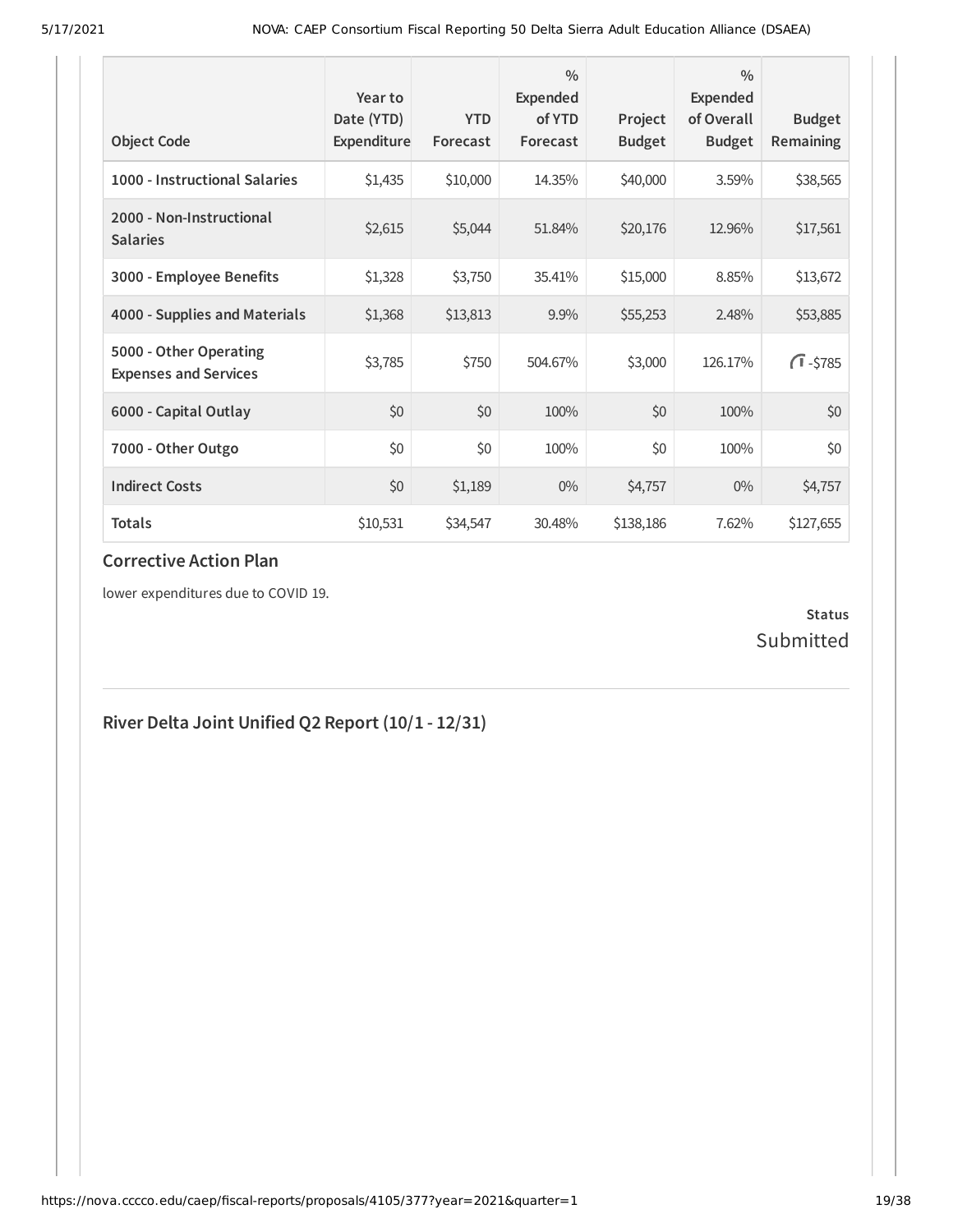| <b>Object Code</b>                                     | Year to<br>Date (YTD)<br>Expenditure | <b>YTD</b><br>Forecast | $\frac{0}{0}$<br>Expended<br>of YTD<br>Forecast | Project<br><b>Budget</b> | $\frac{0}{0}$<br>Expended<br>of Overall<br><b>Budget</b> | <b>Budget</b><br>Remaining |
|--------------------------------------------------------|--------------------------------------|------------------------|-------------------------------------------------|--------------------------|----------------------------------------------------------|----------------------------|
| 1000 - Instructional Salaries                          | \$4,792                              | \$10,000               | 47.92%                                          | \$40,000                 | 11.98%                                                   | \$35,208                   |
| 2000 - Non-Instructional<br><b>Salaries</b>            | \$3,510                              | \$5,044                | 69.59%                                          | \$20,176                 | 17.4%                                                    | \$16,666                   |
| 3000 - Employee Benefits                               | \$2,221                              | \$3,750                | 59.23%                                          | \$15,000                 | 14.81%                                                   | \$12,779                   |
| 4000 - Supplies and Materials                          | \$2,041                              | \$13,813               | 14.78%                                          | \$55,253                 | 3.69%                                                    | \$53,212                   |
| 5000 - Other Operating<br><b>Expenses and Services</b> | \$15,485                             | \$750                  | 2,064.67%                                       | \$3,000                  | 516.17%                                                  | $\sqrt{1} - $12,485$       |
| 6000 - Capital Outlay                                  | \$0                                  | \$0                    | 100%                                            | \$0                      | 100%                                                     | \$0                        |
| 7000 - Other Outgo                                     | \$0                                  | \$0                    | 100%                                            | \$0                      | 100%                                                     | \$0                        |
| <b>Indirect Costs</b>                                  | \$0                                  | \$1,189                | $0\%$                                           | \$4,757                  | $0\%$                                                    | \$4,757                    |
| <b>Totals</b>                                          | \$28,049                             | \$34,547               | 81.19%                                          | \$138,186                | 20.3%                                                    | \$110,137                  |

This expenditure fell below target because our travel and conferences have been greatly limited due to the pandemic. **Summary of Activities:**

Wind River Adult school continues to provide ESL and High School Diploma classes.

**Status** Submitted

## **Allocation Year Closeout: 2018-19**

I have reviewed the financial reports for my agency and confirm that all funds for this allocation year have been spent.

**2018-19 Reverted Funds:**

\$0

**2018-19 Status** Closed

**Submitting Authority** Nicholas Casey

**River Delta Joint Unified Q3 Report (1/1 - 3/31)**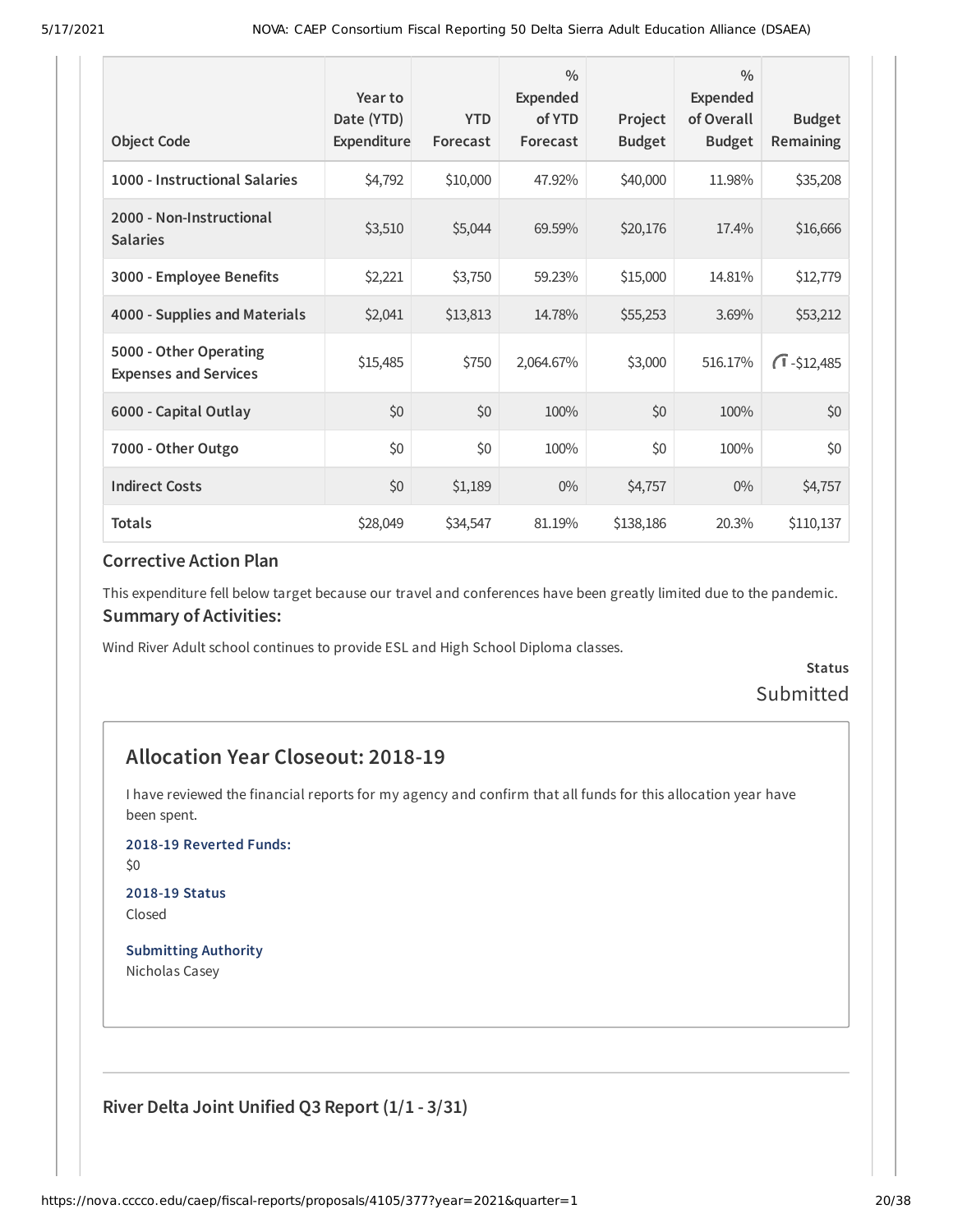| <b>Object Code</b>                                     | Year to<br>Date (YTD)<br>Expenditure | <b>YTD</b><br>Forecast | $\frac{0}{0}$<br>Expended<br>of YTD<br>Forecast | Project<br><b>Budget</b> | $\frac{0}{0}$<br>Expended<br>of Overall<br><b>Budget</b> | <b>Budget</b><br>Remaining |
|--------------------------------------------------------|--------------------------------------|------------------------|-------------------------------------------------|--------------------------|----------------------------------------------------------|----------------------------|
| 1000 - Instructional Salaries                          | \$8,918                              | \$10,000               | 89.18%                                          | \$40,000                 | 22.3%                                                    | \$31,082                   |
| 2000 - Non-Instructional<br><b>Salaries</b>            | \$7,086                              | \$5,044                | 140.48%                                         | \$20,176                 | 35.12%                                                   | \$13,090                   |
| 3000 - Employee Benefits                               | \$4,446                              | \$3,750                | 118.56%                                         | \$15,000                 | 29.64%                                                   | \$10,554                   |
| 4000 - Supplies and Materials                          | \$2,348                              | \$13,813               | 17%                                             | \$55,253                 | 4.25%                                                    | \$52,905                   |
| 5000 - Other Operating<br><b>Expenses and Services</b> | \$17,136                             | \$750                  | 2,284.8%                                        | \$3,000                  | 571.2%                                                   | $\sqrt{1} - $14,136$       |
| 6000 - Capital Outlay                                  | \$0                                  | \$0                    | 100%                                            | \$0                      | 100%                                                     | \$0                        |
| 7000 - Other Outgo                                     | \$0                                  | \$0                    | 100%                                            | \$0                      | 100%                                                     | \$0                        |
| <b>Indirect Costs</b>                                  | \$0                                  | \$1,189                | $0\%$                                           | \$4,757                  | $0\%$                                                    | \$4,757                    |
| <b>Totals</b>                                          | \$39,934                             | \$34,547               | 115.59%                                         | \$138,186                | 28.9%                                                    | \$98,252                   |

This expenditure fell below target because our travel and conferences have been greatly limited due to the pandemic. **Summary of Activities:**

Wind River continues to provide ESL and High School Diploma classes.

**Status Submitted** 

### **River Delta Joint Unified Q4 Report (4/1 - 6/30)**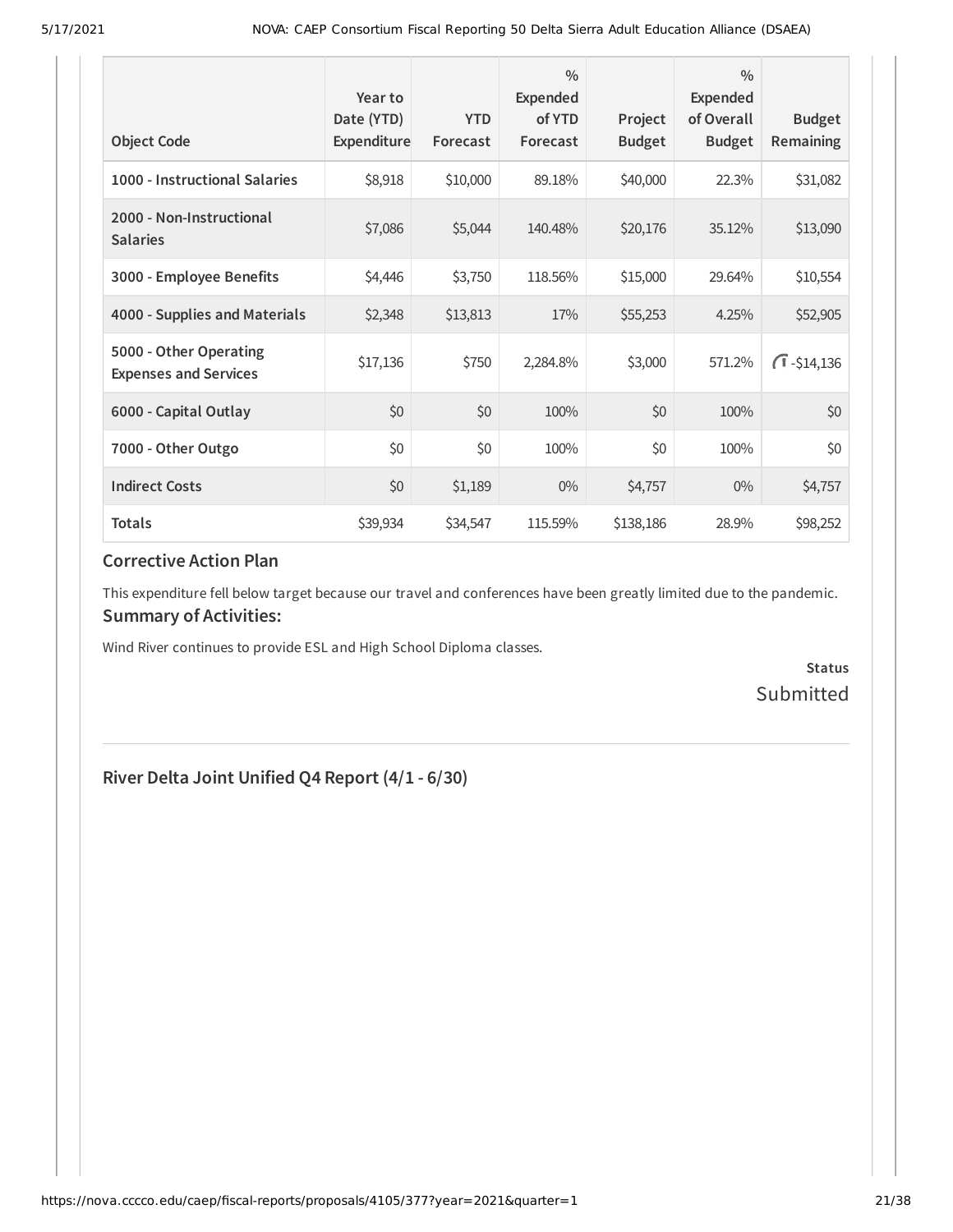| <b>Object Code</b>                                     | Year to<br>Date (YTD)<br>Expenditure | <b>YTD</b><br>Forecast | $\frac{0}{0}$<br><b>Expended</b><br>of YTD<br>Forecast | Project<br><b>Budget</b> | $\frac{0}{0}$<br><b>Expended</b><br>of Overall<br><b>Budget</b> | <b>Budget</b><br>Remaining |  |
|--------------------------------------------------------|--------------------------------------|------------------------|--------------------------------------------------------|--------------------------|-----------------------------------------------------------------|----------------------------|--|
| 1000 - Instructional Salaries                          | \$8,918                              | \$10,000               | 89.18%                                                 | \$40,000                 | 22.3%                                                           | \$31,082                   |  |
| 2000 - Non-Instructional<br><b>Salaries</b>            | \$7,086                              | \$5,044                | 140.48%                                                | \$20,176                 | 35.12%                                                          | \$13,090                   |  |
| 3000 - Employee Benefits                               | \$4,446                              | \$3,750                | 118.56%                                                | \$15,000                 | 29.64%                                                          | \$10,554                   |  |
| 4000 - Supplies and Materials                          | \$2,348                              | \$13,813               | 17%                                                    | \$55,253                 | 4.25%                                                           | \$52,905                   |  |
| 5000 - Other Operating<br><b>Expenses and Services</b> | \$17,136                             | \$750                  | 2,284.8%                                               | \$3,000                  | 571.2%                                                          | $\bigcap$ -\$14,136        |  |
| 6000 - Capital Outlay                                  | \$0                                  | \$0                    | 100%                                                   | \$0                      | 100%                                                            | \$0                        |  |
| 7000 - Other Outgo                                     | \$0                                  | \$0                    | 100%                                                   | \$0                      | 100%                                                            | \$0                        |  |
| <b>Indirect Costs</b>                                  | \$0                                  | \$1,189                | $0\%$                                                  | \$4,757                  | 0%                                                              | \$4,757                    |  |
| <b>Totals</b>                                          | \$39,934                             | \$34,547               | 115.59%                                                | \$138,186                | 28.9%                                                           | \$98,252                   |  |
| <b>Status</b><br>Unsubmitted                           |                                      |                        |                                                        |                          |                                                                 |                            |  |

## **San Joaquin Co. Oice of Education**

**San Joaquin Co.Oice of Education Q1 Report (7/1 - 9/30)**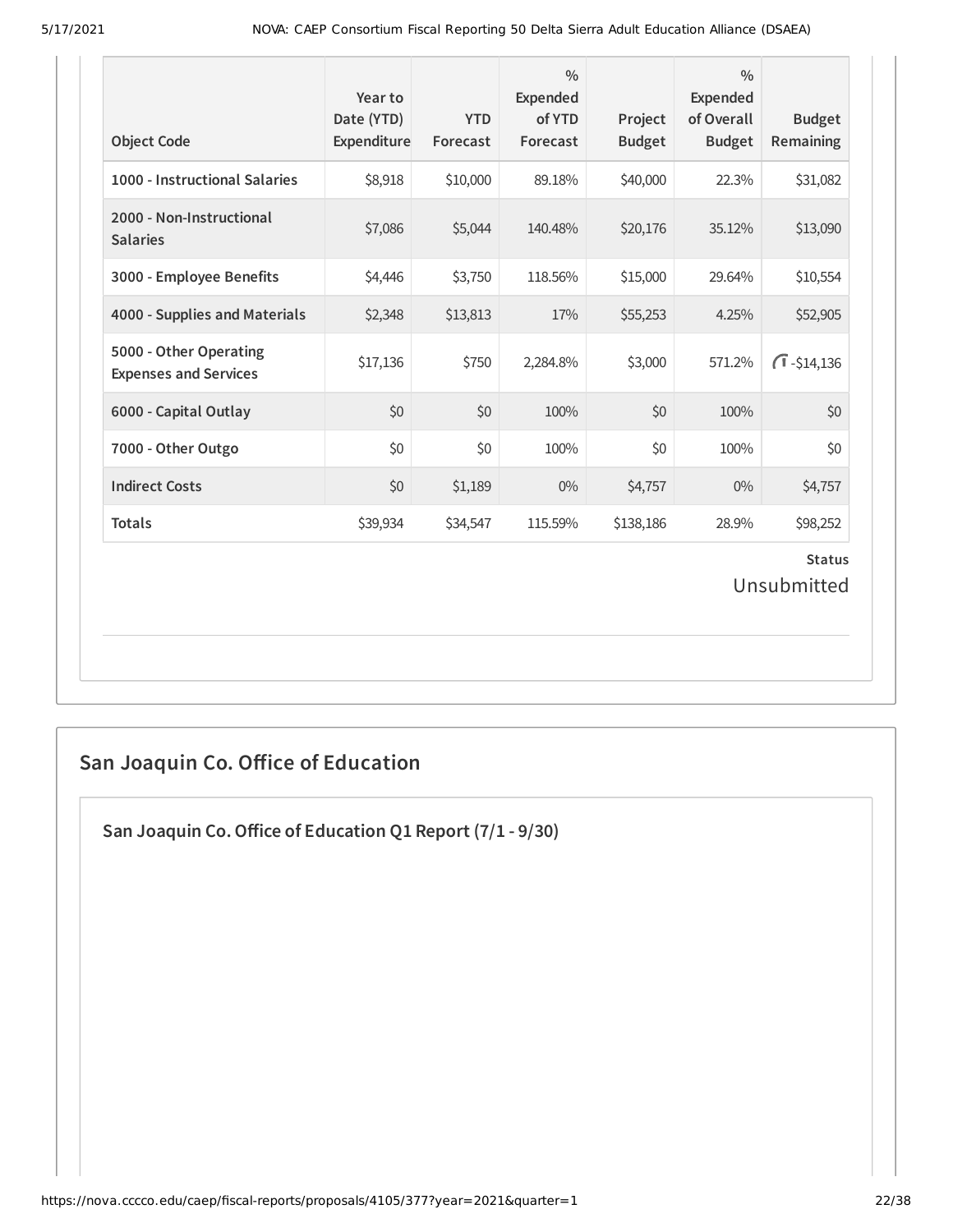| <b>Object Code</b>                                     | Year to<br>Date (YTD)<br>Expenditure | <b>YTD</b><br>Forecast | $\frac{0}{0}$<br>Expended<br>of YTD<br>Forecast | Project<br><b>Budget</b> | $\frac{0}{0}$<br>Expended<br>of Overall<br><b>Budget</b> | <b>Budget</b><br><b>Remaining</b> |
|--------------------------------------------------------|--------------------------------------|------------------------|-------------------------------------------------|--------------------------|----------------------------------------------------------|-----------------------------------|
| 1000 - Instructional Salaries                          | \$0                                  | \$0                    | 100%                                            | \$0                      | 100%                                                     | \$0                               |
| 2000 - Non-Instructional<br><b>Salaries</b>            | \$0                                  | \$0                    | 100%                                            | \$0                      | 100%                                                     | \$0                               |
| 3000 - Employee Benefits                               | \$0                                  | \$0                    | 100%                                            | \$0                      | 100%                                                     | \$0                               |
| 4000 - Supplies and Materials                          | \$0                                  | \$0                    | 100%                                            | \$73,066                 | $0\%$                                                    | \$73,066                          |
| 5000 - Other Operating<br><b>Expenses and Services</b> | \$0                                  | \$0                    | 100%                                            | \$6,708                  | $0\%$                                                    | \$6,708                           |
| 6000 - Capital Outlay                                  | \$0                                  | \$0                    | 100%                                            | \$30,000                 | $0\%$                                                    | \$30,000                          |
| 7000 - Other Outgo                                     | \$0                                  | \$0                    | 100%                                            | \$0                      | 100%                                                     | \$0                               |
| <b>Indirect Costs</b>                                  | \$0                                  | \$0                    | 100%                                            | \$3,989                  | $0\%$                                                    | \$3,989                           |
| <b>Totals</b>                                          | \$0                                  | \$0                    | 100%                                            | \$113,763                | $0\%$                                                    | \$113,763                         |

Expenditures fell below target due to COVID 19.

### **Status** Submitted

**San Joaquin Co.Oice of Education Q2 Report (10/1 - 12/31)**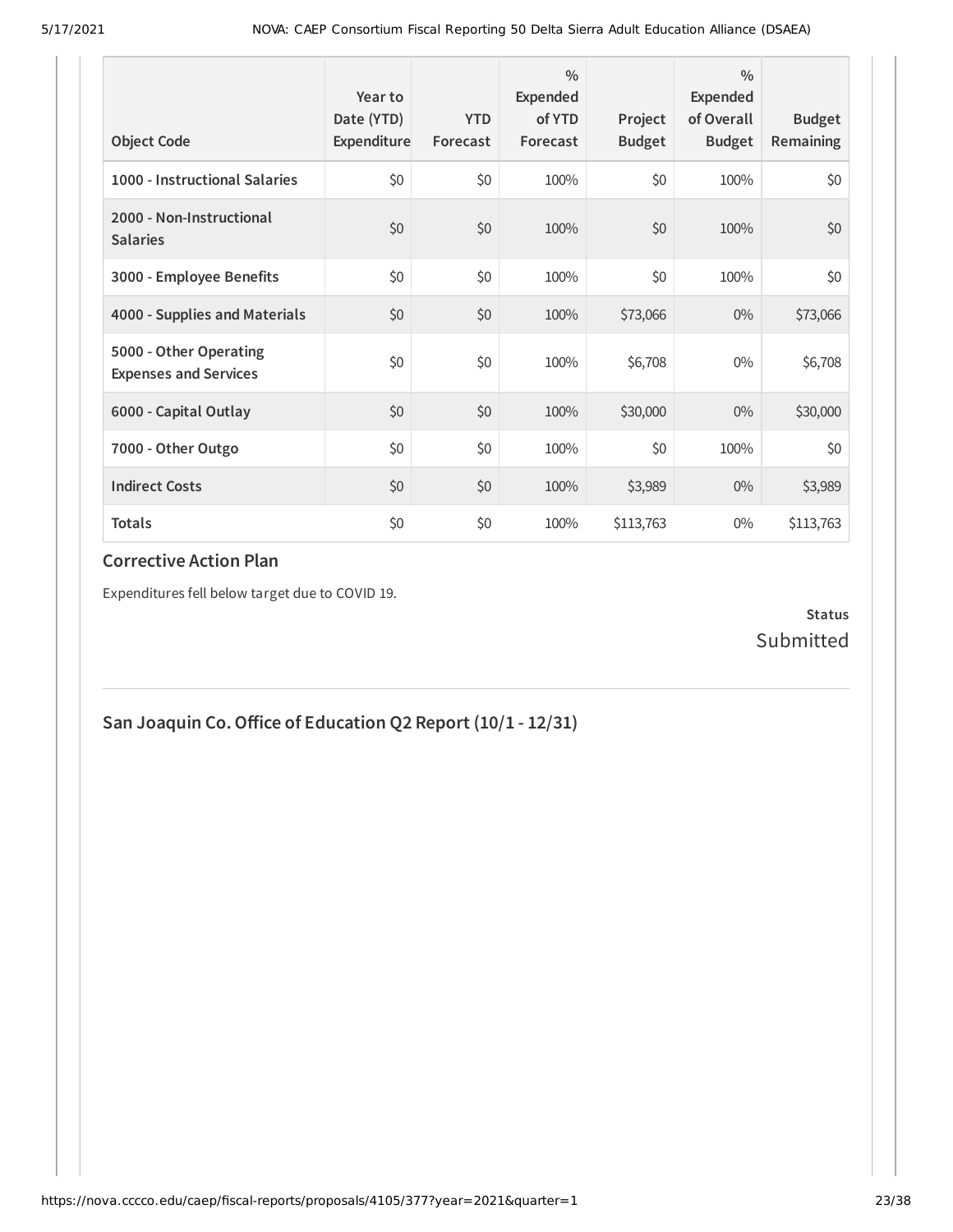| <b>Object Code</b>                                     | Year to<br>Date (YTD)<br>Expenditure | <b>YTD</b><br>Forecast | $\frac{0}{0}$<br>Expended<br>of YTD<br>Forecast | Project<br><b>Budget</b> | $\frac{0}{0}$<br>Expended<br>of Overall<br><b>Budget</b> | <b>Budget</b><br><b>Remaining</b> |
|--------------------------------------------------------|--------------------------------------|------------------------|-------------------------------------------------|--------------------------|----------------------------------------------------------|-----------------------------------|
| 1000 - Instructional Salaries                          | \$0                                  | \$0                    | 100%                                            | \$0                      | 100%                                                     | \$0                               |
| 2000 - Non-Instructional<br><b>Salaries</b>            | \$0                                  | \$0                    | 100%                                            | \$0                      | 100%                                                     | \$0                               |
| 3000 - Employee Benefits                               | \$0                                  | \$0                    | 100%                                            | \$0                      | 100%                                                     | \$0                               |
| 4000 - Supplies and Materials                          | \$0                                  | \$24,112               | $0\%$                                           | \$73,066                 | $0\%$                                                    | \$73,066                          |
| 5000 - Other Operating<br><b>Expenses and Services</b> | \$6,708                              | \$2,214                | 303.03%                                         | \$6,708                  | 100%                                                     | \$0                               |
| 6000 - Capital Outlay                                  | \$0                                  | \$9,900                | $0\%$                                           | \$30,000                 | $0\%$                                                    | \$30,000                          |
| 7000 - Other Outgo                                     | \$0                                  | \$0                    | 100%                                            | \$0                      | 100%                                                     | \$0                               |
| <b>Indirect Costs</b>                                  | \$335                                | \$1,316                | 25.45%                                          | \$3,989                  | 8.4%                                                     | \$3,654                           |
| <b>Totals</b>                                          | \$7,043                              | \$37,542               | 18.76%                                          | \$113,763                | 6.19%                                                    | \$106,720                         |

The SJCOE is working on spending down the funds based on the annual and three-year plan. All activities align with the annual three-year plan.

## **Status** Submitted

### **Allocation Year Closeout: 2018-19**

I have reviewed the financial reports for my agency and confirm that all funds for this allocation year have been spent.

**2018-19 Reverted Funds:**

\$0

**2018-19 Status** Closed

**Submitting Authority** Tony Damele, Coordinator

**San Joaquin Co.Oice of Education Q3 Report (1/1 - 3/31)**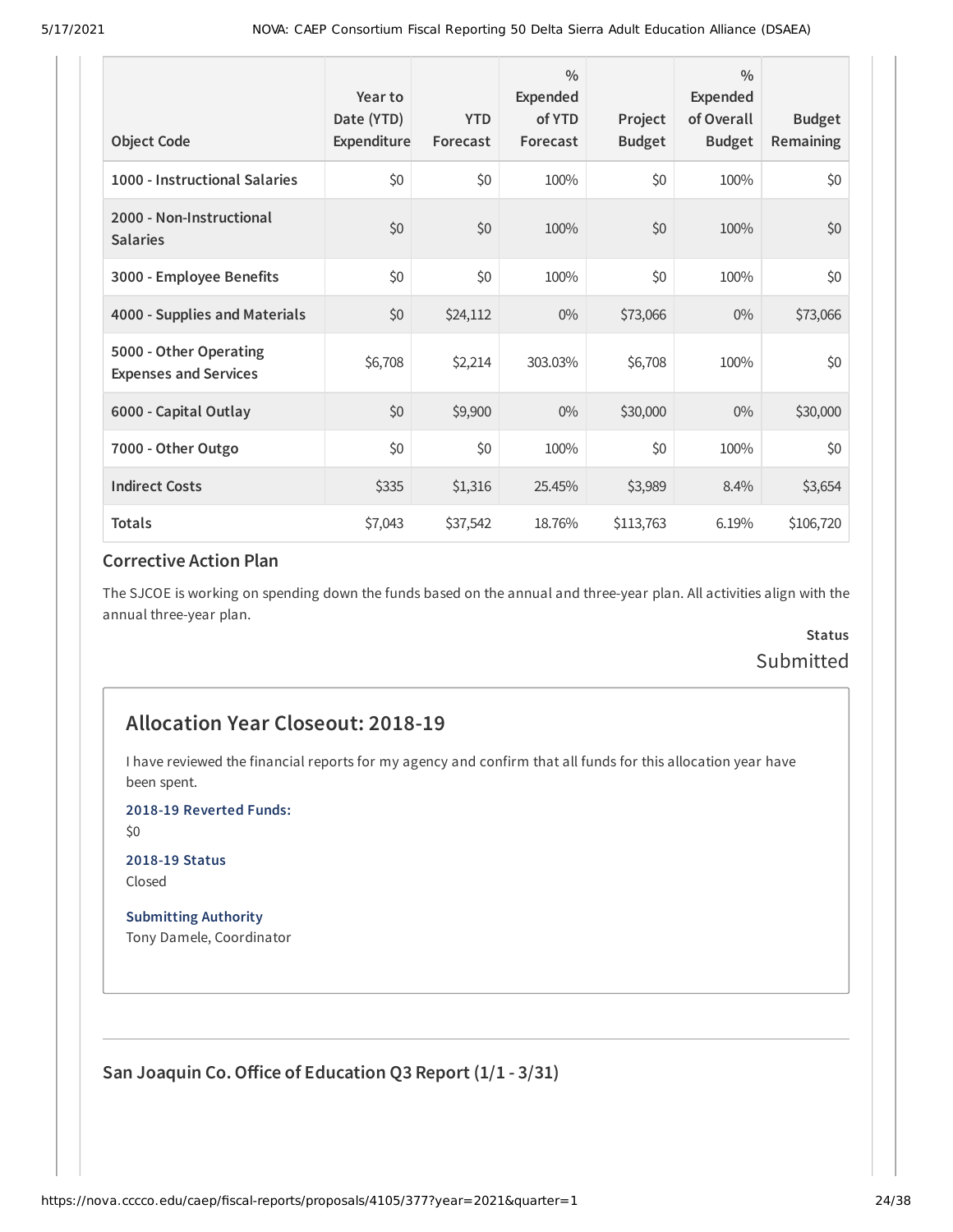| <b>Object Code</b>                                     | Year to<br>Date (YTD)<br>Expenditure | <b>YTD</b><br>Forecast | $\frac{0}{0}$<br>Expended<br>of YTD<br>Forecast | Project<br><b>Budget</b> | $\frac{0}{0}$<br><b>Expended</b><br>of Overall<br><b>Budget</b> | <b>Budget</b><br><b>Remaining</b> |
|--------------------------------------------------------|--------------------------------------|------------------------|-------------------------------------------------|--------------------------|-----------------------------------------------------------------|-----------------------------------|
| 1000 - Instructional Salaries                          | \$0                                  | \$0                    | 100%                                            | \$0                      | 100%                                                            | \$0                               |
| 2000 - Non-Instructional<br><b>Salaries</b>            | \$0                                  | \$0                    | 100%                                            | \$0                      | 100%                                                            | \$0                               |
| 3000 - Employee Benefits                               | \$0                                  | \$0                    | 100%                                            | \$0                      | 100%                                                            | \$0                               |
| 4000 - Supplies and Materials                          | \$24,677                             | \$24,112               | 102.34%                                         | \$73,066                 | 33.77%                                                          | \$48,389                          |
| 5000 - Other Operating<br><b>Expenses and Services</b> | \$10,299                             | \$2,214                | 465.25%                                         | \$6,708                  | 153.53%                                                         | $\sqrt{1} - $3,591$               |
| 6000 - Capital Outlay                                  | \$0                                  | \$9,900                | $0\%$                                           | \$30,000                 | $0\%$                                                           | \$30,000                          |
| 7000 - Other Outgo                                     | \$0                                  | \$0                    | 100%                                            | \$0                      | 100%                                                            | \$0                               |
| <b>Indirect Costs</b>                                  | \$1,749                              | \$1,316                | 132.87%                                         | \$3,989                  | 43.85%                                                          | \$2,240                           |
| <b>Totals</b>                                          | \$36,725                             | \$37,542               | 97.82%                                          | \$113,763                | 32.28%                                                          | \$77,038                          |

It's taking vendors longer to get items to us due to covid. Therefore it is delaying the paying process. Items are in process and will arrive before the fiscal year ends.

> **Status** Unsubmitted

**San Joaquin Co.Oice of Education Q4 Report (4/1 - 6/30)**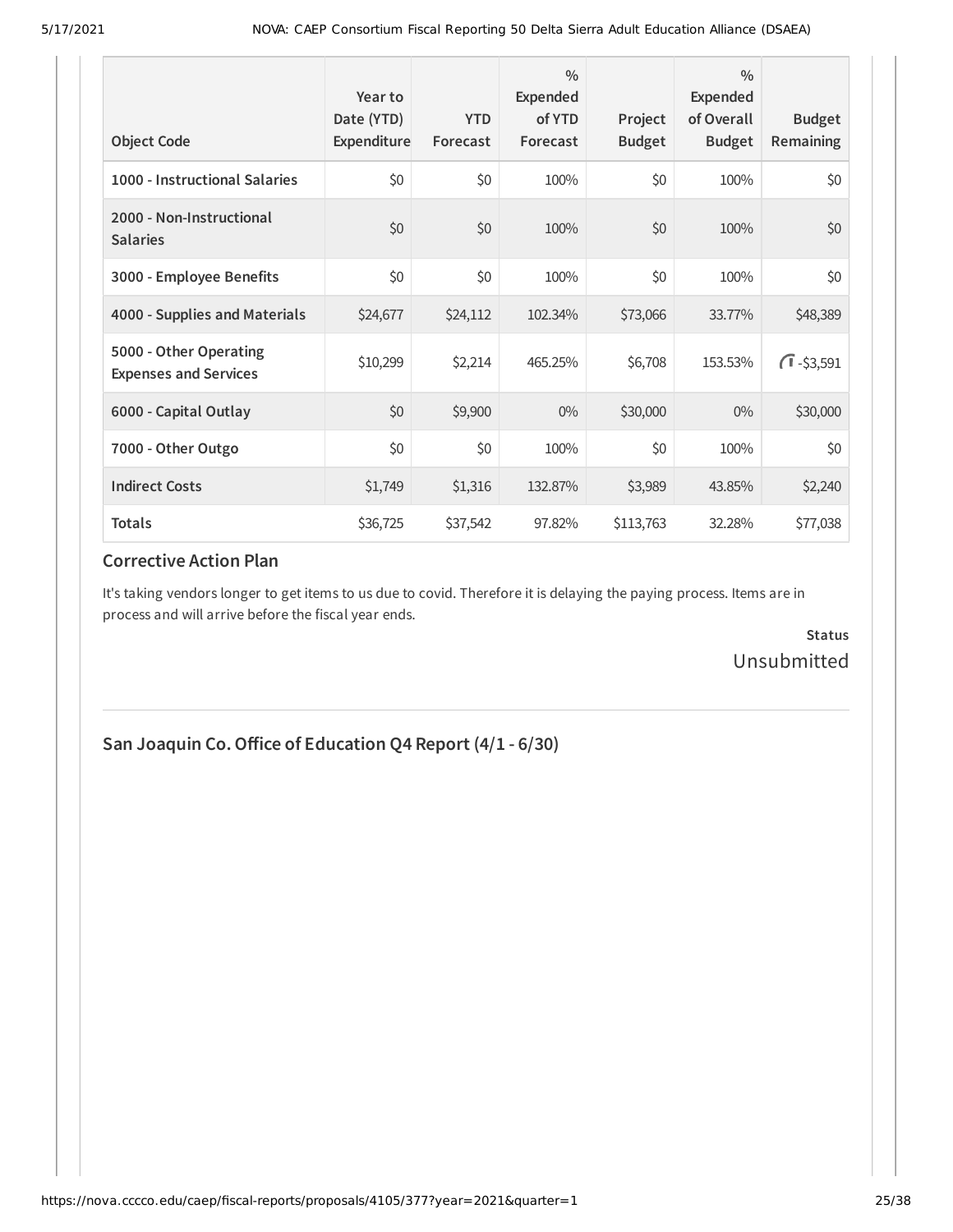| <b>Object Code</b>                                     | Year to<br>Date (YTD)<br>Expenditure | <b>YTD</b><br>Forecast | $\frac{0}{0}$<br><b>Expended</b><br>of YTD<br>Forecast | Project<br><b>Budget</b> | $\frac{0}{0}$<br><b>Expended</b><br>of Overall<br><b>Budget</b> | <b>Budget</b><br>Remaining |  |
|--------------------------------------------------------|--------------------------------------|------------------------|--------------------------------------------------------|--------------------------|-----------------------------------------------------------------|----------------------------|--|
| 1000 - Instructional Salaries                          | \$0                                  | \$0                    | 100%                                                   | \$0                      | 100%                                                            | \$0                        |  |
| 2000 - Non-Instructional<br><b>Salaries</b>            | \$0                                  | \$0                    | 100%                                                   | \$0                      | 100%                                                            | \$0                        |  |
| 3000 - Employee Benefits                               | \$0                                  | \$0                    | 100%                                                   | \$0                      | 100%                                                            | \$0                        |  |
| 4000 - Supplies and Materials                          | \$24,677                             | \$24,842               | 99.33%                                                 | \$73,066                 | 33.77%                                                          | \$48,389                   |  |
| 5000 - Other Operating<br><b>Expenses and Services</b> | \$10,299                             | \$2,214                | 465.25%                                                | \$6,708                  | 153.53%                                                         | $\sqrt{1} - $3,591$        |  |
| 6000 - Capital Outlay                                  | \$0                                  | \$10,200               | $0\%$                                                  | \$30,000                 | 0%                                                              | \$30,000                   |  |
| 7000 - Other Outgo                                     | \$0                                  | \$0                    | 100%                                                   | \$0                      | 100%                                                            | \$0                        |  |
| <b>Indirect Costs</b>                                  | \$1,749                              | \$1,356                | 128.96%                                                | \$3,989                  | 43.85%                                                          | \$2,240                    |  |
| <b>Totals</b>                                          | \$36,725                             | \$38,612               | 95.11%                                                 | \$113,763                | 32.28%                                                          | \$77,038                   |  |
| <b>Status</b><br>Unsubmitted                           |                                      |                        |                                                        |                          |                                                                 |                            |  |

## **San Joaquin Delta CCD**

**San Joaquin Delta CCD Q1 Report (7/1 - 9/30)**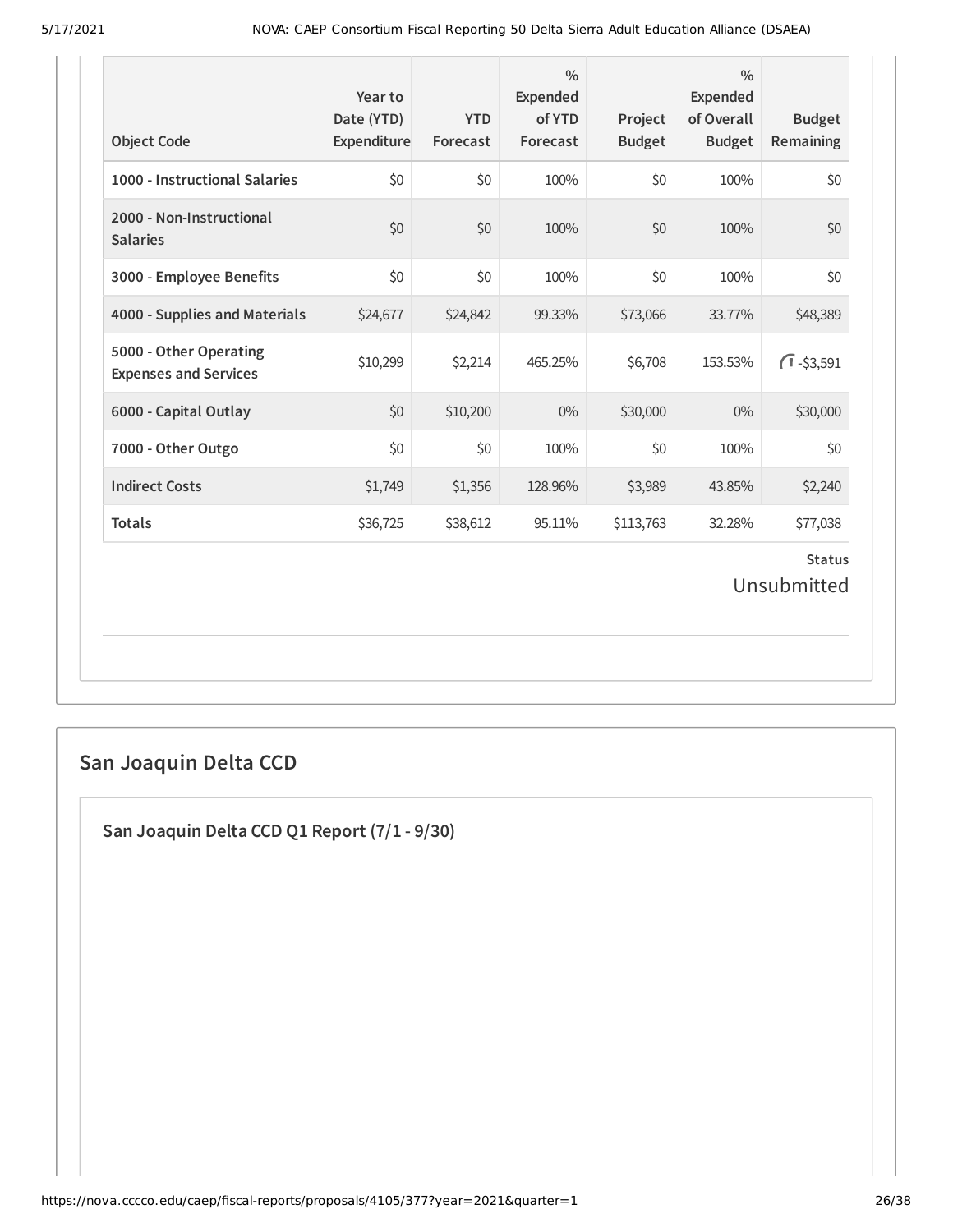| <b>Object Code</b>                                     | Year to<br>Date (YTD)<br>Expenditure | <b>YTD</b><br>Forecast | $\frac{0}{0}$<br>Expended<br>of YTD<br>Forecast | Project<br><b>Budget</b> | $\frac{0}{0}$<br>Expended<br>of Overall<br><b>Budget</b> | <b>Budget</b><br><b>Remaining</b> |
|--------------------------------------------------------|--------------------------------------|------------------------|-------------------------------------------------|--------------------------|----------------------------------------------------------|-----------------------------------|
| 1000 - Instructional Salaries                          | \$0                                  | \$0                    | 100%                                            | \$30,000                 | $0\%$                                                    | \$30,000                          |
| 2000 - Non-Instructional<br><b>Salaries</b>            | \$22,990                             | \$0                    | 100%                                            | \$138,040                | 16.65%                                                   | \$115,050                         |
| 3000 - Employee Benefits                               | \$7,634                              | \$0                    | 100%                                            | \$117,674                | 6.49%                                                    | \$110,040                         |
| 4000 - Supplies and Materials                          | \$0                                  | \$0                    | 100%                                            | \$29,698                 | $0\%$                                                    | \$29,698                          |
| 5000 - Other Operating<br><b>Expenses and Services</b> | \$6,372                              | \$0                    | 100%                                            | \$200,000                | 3.19%                                                    | \$193,628                         |
| 6000 - Capital Outlay                                  | \$0                                  | \$0                    | 100%                                            | \$0                      | 100%                                                     | \$0                               |
| 7000 - Other Outgo                                     | \$0                                  | \$0                    | 100%                                            | \$0                      | 100%                                                     | \$0                               |
| <b>Indirect Costs</b>                                  | \$1,850                              | \$0                    | 100%                                            | \$25,771                 | 7.18%                                                    | \$23,921                          |
| <b>Totals</b>                                          | \$38,846                             | \$0                    | 100%                                            | \$541,183                | 7.18%                                                    | \$502,337                         |

Low expenditures due to COVID19.

#### **Summary of Activities:**

All activities align with the 3 year and Annual Plan for our consortium.

**Status** Submitted

## **San Joaquin Delta CCD Q2 Report (10/1 - 12/31)**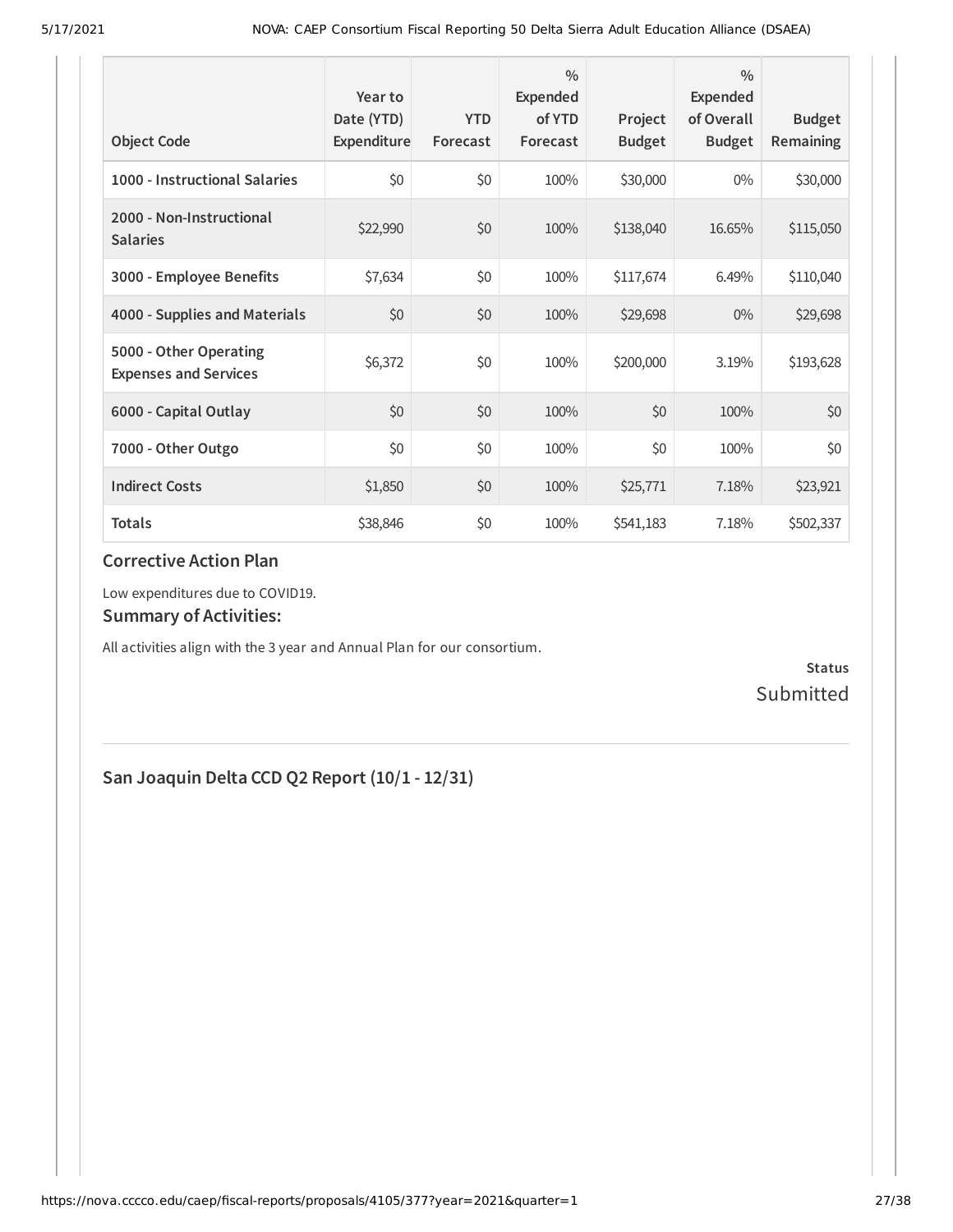| <b>Object Code</b>                                     | Year to<br>Date (YTD)<br>Expenditure | <b>YTD</b><br>Forecast | $\frac{0}{0}$<br>Expended<br>of YTD<br>Forecast | Project<br><b>Budget</b> | $\frac{0}{0}$<br><b>Expended</b><br>of Overall<br><b>Budget</b> | <b>Budget</b><br><b>Remaining</b> |
|--------------------------------------------------------|--------------------------------------|------------------------|-------------------------------------------------|--------------------------|-----------------------------------------------------------------|-----------------------------------|
| 1000 - Instructional Salaries                          | \$0                                  | \$0                    | 100%                                            | \$30,000                 | $0\%$                                                           | \$30,000                          |
| 2000 - Non-Instructional<br><b>Salaries</b>            | \$45,842                             | \$0                    | 100%                                            | \$138,040                | 33.21%                                                          | \$92,198                          |
| 3000 - Employee Benefits                               | \$15,330                             | \$0                    | 100%                                            | \$117,674                | 13.03%                                                          | \$102,344                         |
| 4000 - Supplies and Materials                          | \$0                                  | \$0                    | 100%                                            | \$29,698                 | $0\%$                                                           | \$29,698                          |
| 5000 - Other Operating<br><b>Expenses and Services</b> | \$6,372                              | \$0                    | 100%                                            | \$200,000                | 3.19%                                                           | \$193,628                         |
| 6000 - Capital Outlay                                  | \$0                                  | \$0                    | 100%                                            | \$0                      | 100%                                                            | \$0                               |
| 7000 - Other Outgo                                     | \$0                                  | \$0                    | 100%                                            | \$0                      | 100%                                                            | \$0                               |
| <b>Indirect Costs</b>                                  | \$3,377                              | \$0                    | 100%                                            | \$25,771                 | 13.1%                                                           | \$22,394                          |
| <b>Totals</b>                                          | \$70,921                             | \$0                    | 100%                                            | \$541,183                | 13.1%                                                           | \$470,262                         |

All expenditures align with our annual and three year plan. Working on spending down current carryover on streamlining transitions from Adult School to short term CTE certificate program through SB554.

### **Status** Submitted

### **Allocation Year Closeout: 2018-19**

I have reviewed the financial reports for my agency and confirm that all funds for this allocation year have been spent.

**2018-19 Reverted Funds:**

\$0

#### **2018-19 Status**

Closed

#### **Submitting Authority**

Dr. Heather Maloy, CAEP Coordinator/Project Director for DSAEA Regional Transitions

**San Joaquin Delta CCD Q3 Report (1/1 - 3/31)**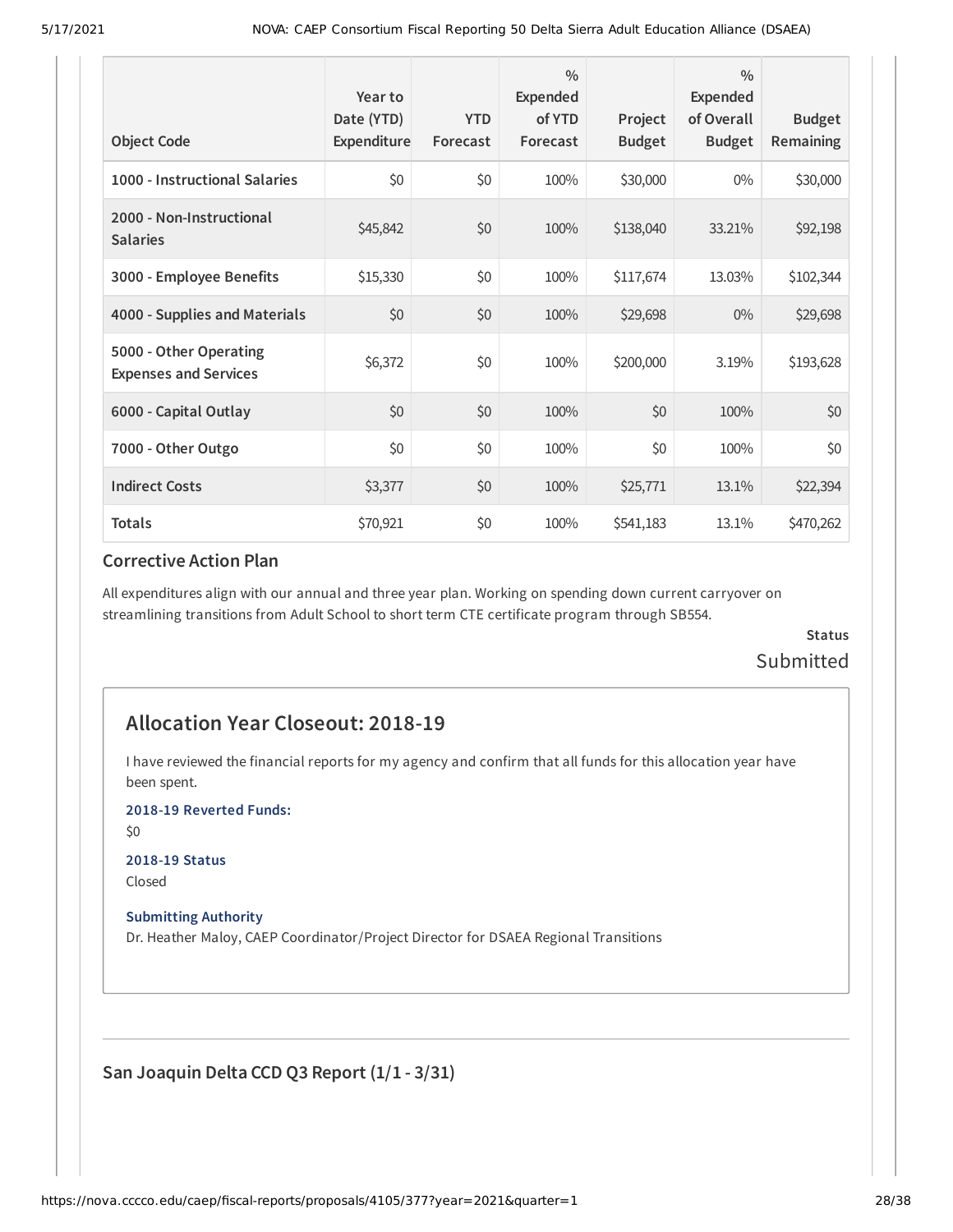| <b>Object Code</b>                                     | Year to<br>Date (YTD)<br>Expenditure | <b>YTD</b><br>Forecast | $\frac{0}{0}$<br>Expended<br>of YTD<br>Forecast | Project<br><b>Budget</b> | $\frac{0}{0}$<br><b>Expended</b><br>of Overall<br><b>Budget</b> | <b>Budget</b><br><b>Remaining</b> |
|--------------------------------------------------------|--------------------------------------|------------------------|-------------------------------------------------|--------------------------|-----------------------------------------------------------------|-----------------------------------|
| 1000 - Instructional Salaries                          | \$0                                  | \$0                    | 100%                                            | \$30,000                 | $0\%$                                                           | \$30,000                          |
| 2000 - Non-Instructional<br><b>Salaries</b>            | \$45,842                             | \$0                    | 100%                                            | \$138,040                | 33.21%                                                          | \$92,198                          |
| 3000 - Employee Benefits                               | \$15,330                             | \$0                    | 100%                                            | \$117,674                | 13.03%                                                          | \$102,344                         |
| 4000 - Supplies and Materials                          | \$0                                  | \$0                    | 100%                                            | \$29,698                 | $0\%$                                                           | \$29,698                          |
| 5000 - Other Operating<br><b>Expenses and Services</b> | \$6,372                              | \$0                    | 100%                                            | \$200,000                | 3.19%                                                           | \$193,628                         |
| 6000 - Capital Outlay                                  | \$0                                  | \$0                    | 100%                                            | \$0                      | 100%                                                            | \$0                               |
| 7000 - Other Outgo                                     | \$0                                  | \$0                    | 100%                                            | \$0                      | 100%                                                            | \$0                               |
| <b>Indirect Costs</b>                                  | \$3,377                              | \$0                    | 100%                                            | \$25,771                 | 13.1%                                                           | \$22,394                          |
| <b>Totals</b>                                          | \$70,921                             | \$0                    | 100%                                            | \$541,183                | 13.1%                                                           | \$470,262                         |

Unsubmitted

## **San Joaquin Delta CCD Q4 Report (4/1 - 6/30)**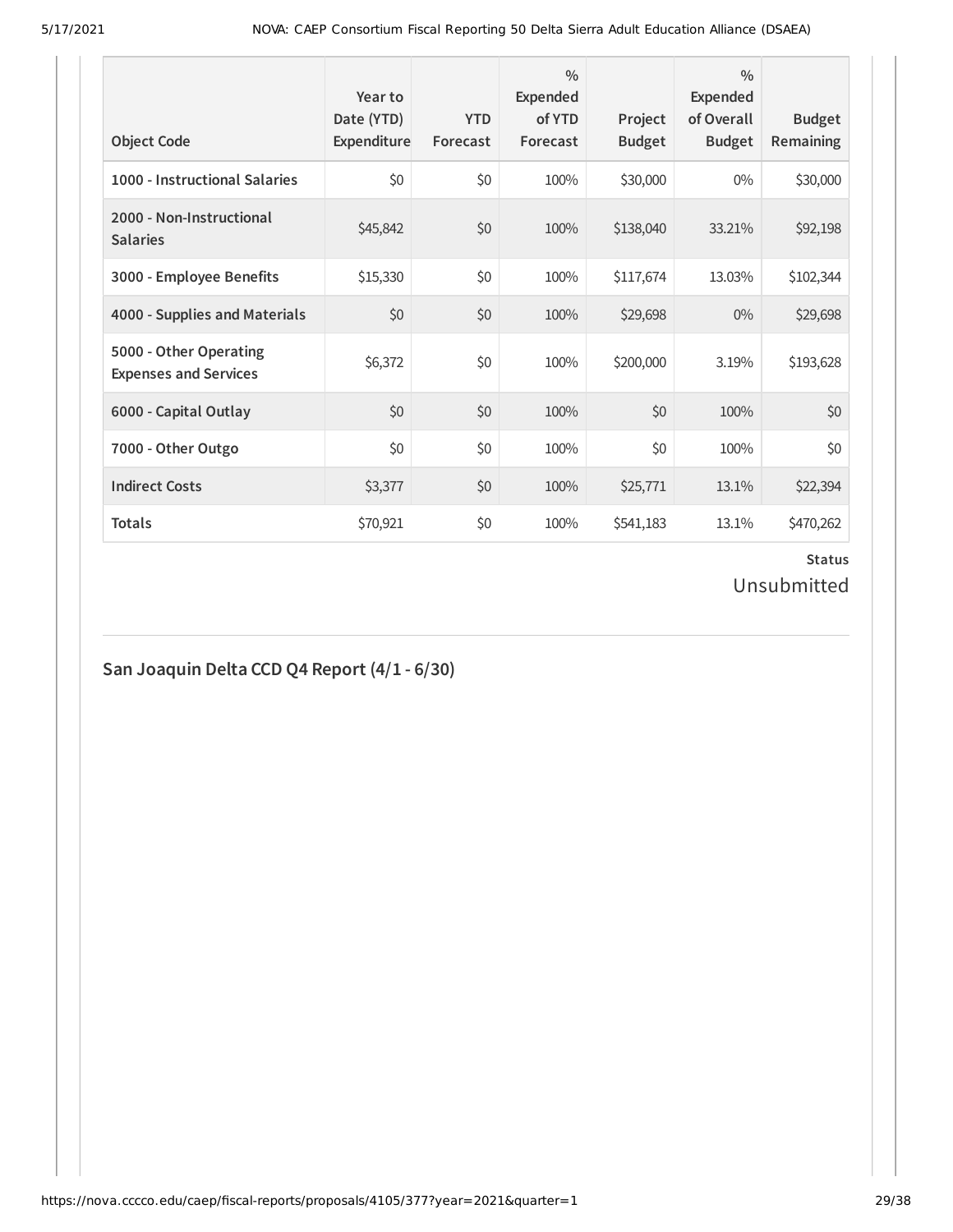| <b>Object Code</b>                                     | Year to<br>Date (YTD)<br>Expenditure | <b>YTD</b><br>Forecast | $\frac{0}{0}$<br><b>Expended</b><br>of YTD<br>Forecast | Project<br><b>Budget</b> | $\frac{0}{0}$<br><b>Expended</b><br>of Overall<br><b>Budget</b> | <b>Budget</b><br>Remaining |  |
|--------------------------------------------------------|--------------------------------------|------------------------|--------------------------------------------------------|--------------------------|-----------------------------------------------------------------|----------------------------|--|
| 1000 - Instructional Salaries                          | \$0                                  | \$0                    | 100%                                                   | \$30,000                 | $0\%$                                                           | \$30,000                   |  |
| 2000 - Non-Instructional<br><b>Salaries</b>            | \$45,842                             | \$0                    | 100%                                                   | \$138,040                | 33.21%                                                          | \$92,198                   |  |
| 3000 - Employee Benefits                               | \$15,330                             | \$0                    | 100%                                                   | \$117,674                | 13.03%                                                          | \$102,344                  |  |
| 4000 - Supplies and Materials                          | \$0                                  | \$0                    | 100%                                                   | \$29,698                 | $0\%$                                                           | \$29,698                   |  |
| 5000 - Other Operating<br><b>Expenses and Services</b> | \$6,372                              | \$0                    | 100%                                                   | \$200,000                | 3.19%                                                           | \$193,628                  |  |
| 6000 - Capital Outlay                                  | \$0                                  | \$0                    | 100%                                                   | \$0                      | 100%                                                            | \$0                        |  |
| 7000 - Other Outgo                                     | \$0                                  | \$0                    | 100%                                                   | \$0                      | 100%                                                            | \$0                        |  |
| <b>Indirect Costs</b>                                  | \$3,377                              | \$0                    | 100%                                                   | \$25,771                 | 13.1%                                                           | \$22,394                   |  |
| <b>Totals</b>                                          | \$70,921                             | \$0                    | 100%                                                   | \$541,183                | 13.1%                                                           | \$470,262                  |  |
| <b>Status</b><br>Unsubmitted                           |                                      |                        |                                                        |                          |                                                                 |                            |  |

## **Stockton Unified**

**Stockton Unified Q1 Report (7/1 - 9/30)**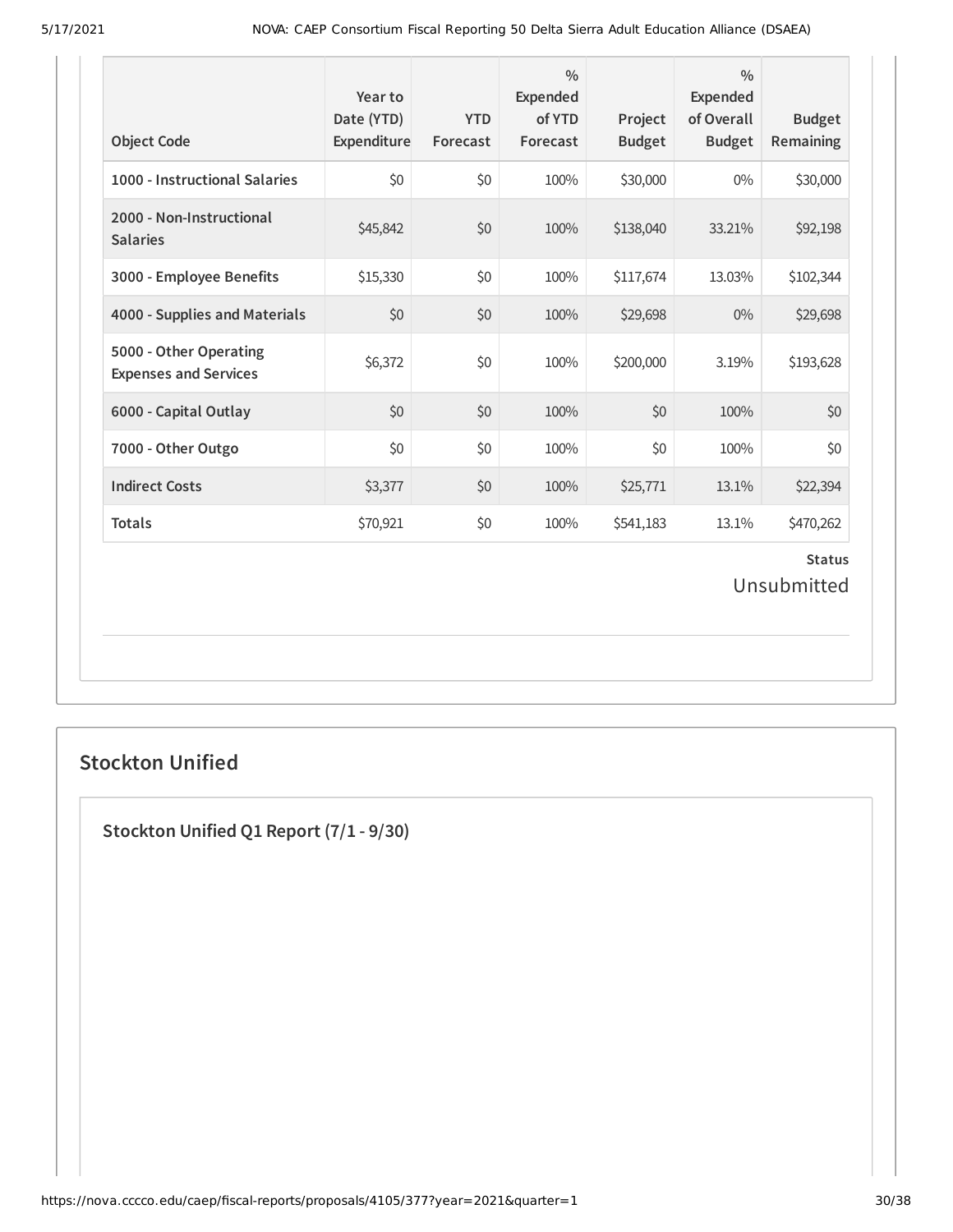| <b>Object Code</b>                                     | Year to<br>Date (YTD)<br>Expenditure | <b>YTD</b><br>Forecast | $\frac{0}{0}$<br><b>Expended</b><br>of YTD<br>Forecast | Project<br><b>Budget</b> | $\frac{0}{0}$<br>Expended<br>of Overall<br><b>Budget</b> | <b>Budget</b><br><b>Remaining</b> |
|--------------------------------------------------------|--------------------------------------|------------------------|--------------------------------------------------------|--------------------------|----------------------------------------------------------|-----------------------------------|
| 1000 - Instructional Salaries                          | \$519,048                            | \$331,385              | 156.63%                                                | \$1,656,923              | 31.33%                                                   | \$1,137,875                       |
| 2000 - Non-Instructional<br><b>Salaries</b>            | \$94,009                             | \$90,125               | 104.31%                                                | \$360,500                | 26.08%                                                   | \$266,491                         |
| 3000 - Employee Benefits                               | \$261,093                            | \$255,684              | 102.12%                                                | \$1,022,737              | 25.53%                                                   | \$761,644                         |
| 4000 - Supplies and Materials                          | \$41,452                             | \$16,591               | 249.85%                                                | \$66,364                 | 62.46%                                                   | \$24,912                          |
| 5000 - Other Operating<br><b>Expenses and Services</b> | \$0                                  | \$358,044              | $0\%$                                                  | \$1,432,175              | $0\%$                                                    | \$1,432,175                       |
| 6000 - Capital Outlay                                  | \$0                                  | \$0                    | 100%                                                   | \$0                      | 100%                                                     | \$0                               |
| 7000 - Other Outgo                                     | \$0                                  | \$0                    | 100%                                                   | \$0                      | 100%                                                     | \$0                               |
| <b>Indirect Costs</b>                                  | \$43,219                             | \$56,769               | 76.13%                                                 | \$227,074                | 19.03%                                                   | \$183,855                         |
| Totals                                                 | \$958,821                            | \$1,108,597            | 86.49%                                                 | \$4,765,773              | 20.12%                                                   | \$3,806,952                       |

## Submitted

**Stockton Unified Q2 Report (10/1 - 12/31)**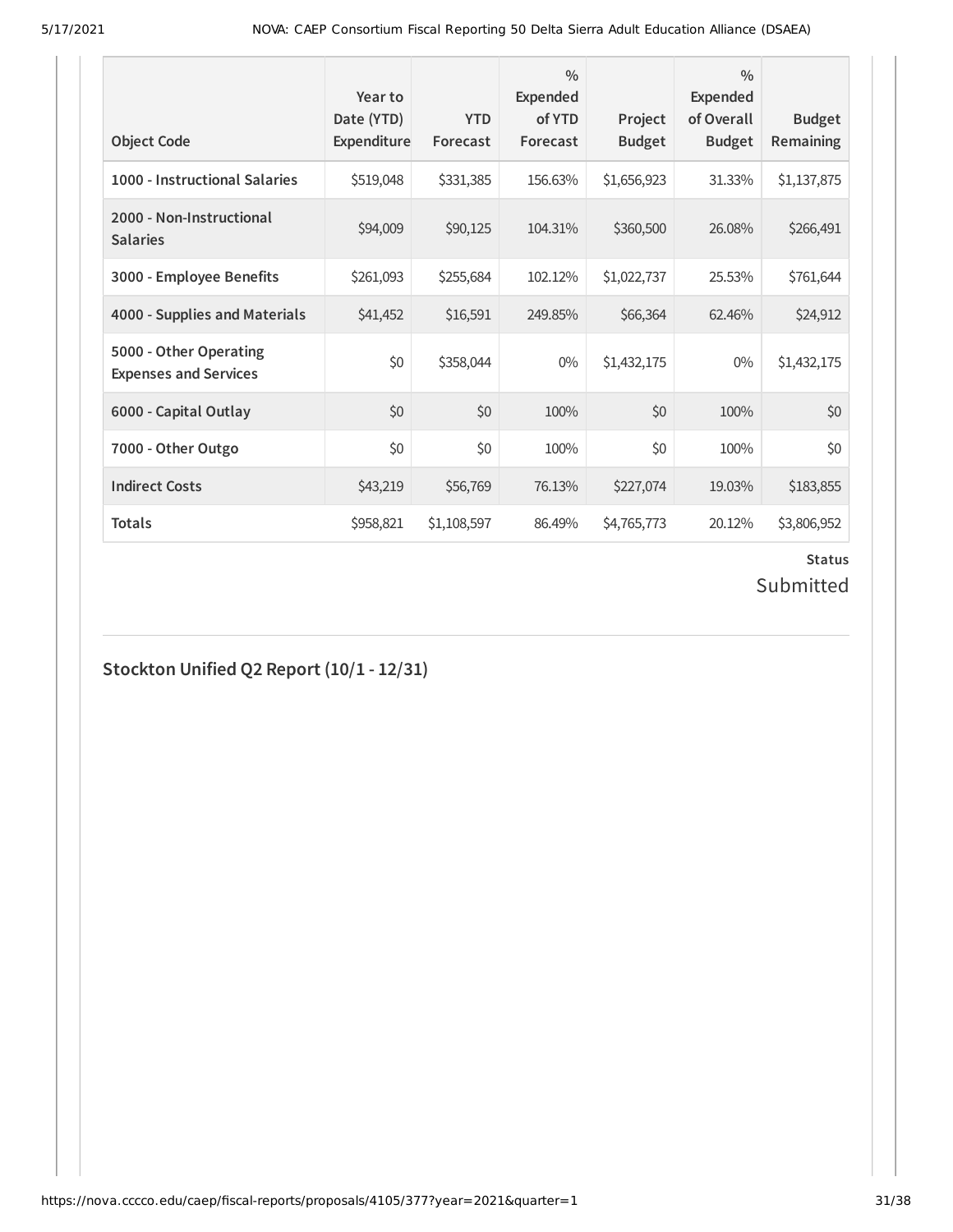| <b>Object Code</b>                                     | Year to<br>Date (YTD)<br>Expenditure | <b>YTD</b><br>Forecast | $\frac{0}{0}$<br><b>Expended</b><br>of YTD<br>Forecast | Project<br><b>Budget</b> | $\frac{0}{0}$<br><b>Expended</b><br>of Overall<br><b>Budget</b> | <b>Budget</b><br><b>Remaining</b> |
|--------------------------------------------------------|--------------------------------------|------------------------|--------------------------------------------------------|--------------------------|-----------------------------------------------------------------|-----------------------------------|
| 1000 - Instructional Salaries                          | \$1,026,366                          | \$828,462              | 123.89%                                                | \$1,656,923              | 61.94%                                                          | \$630,557                         |
| 2000 - Non-Instructional<br><b>Salaries</b>            | \$191,315                            | \$180,250              | 106.14%                                                | \$360,500                | 53.07%                                                          | \$169,185                         |
| 3000 - Employee Benefits                               | \$527,560                            | \$511,369              | 103.17%                                                | \$1,022,737              | 51.58%                                                          | \$495,177                         |
| 4000 - Supplies and Materials                          | \$57,656                             | \$33,182               | 173.76%                                                | \$66,364                 | 86.88%                                                          | \$8,708                           |
| 5000 - Other Operating<br><b>Expenses and Services</b> | \$0                                  | \$716,088              | $0\%$                                                  | \$1,432,175              | $0\%$                                                           | \$1,432,175                       |
| 6000 - Capital Outlay                                  | \$0                                  | \$0                    | 100%                                                   | \$0                      | 100%                                                            | \$0                               |
| 7000 - Other Outgo                                     | \$0                                  | \$0                    | 100%                                                   | \$0                      | 100%                                                            | \$0                               |
| <b>Indirect Costs</b>                                  | \$85,253                             | \$113,537              | 75.09%                                                 | \$227,074                | 37.54%                                                          | \$141,821                         |
| <b>Totals</b>                                          | \$1,888,150                          | \$2,382,887            | 79.24%                                                 | \$4,765,773              | 39.62%                                                          | \$2,877,623                       |

Unsubmitted

**Stockton Unified Q3 Report (1/1 - 3/31)**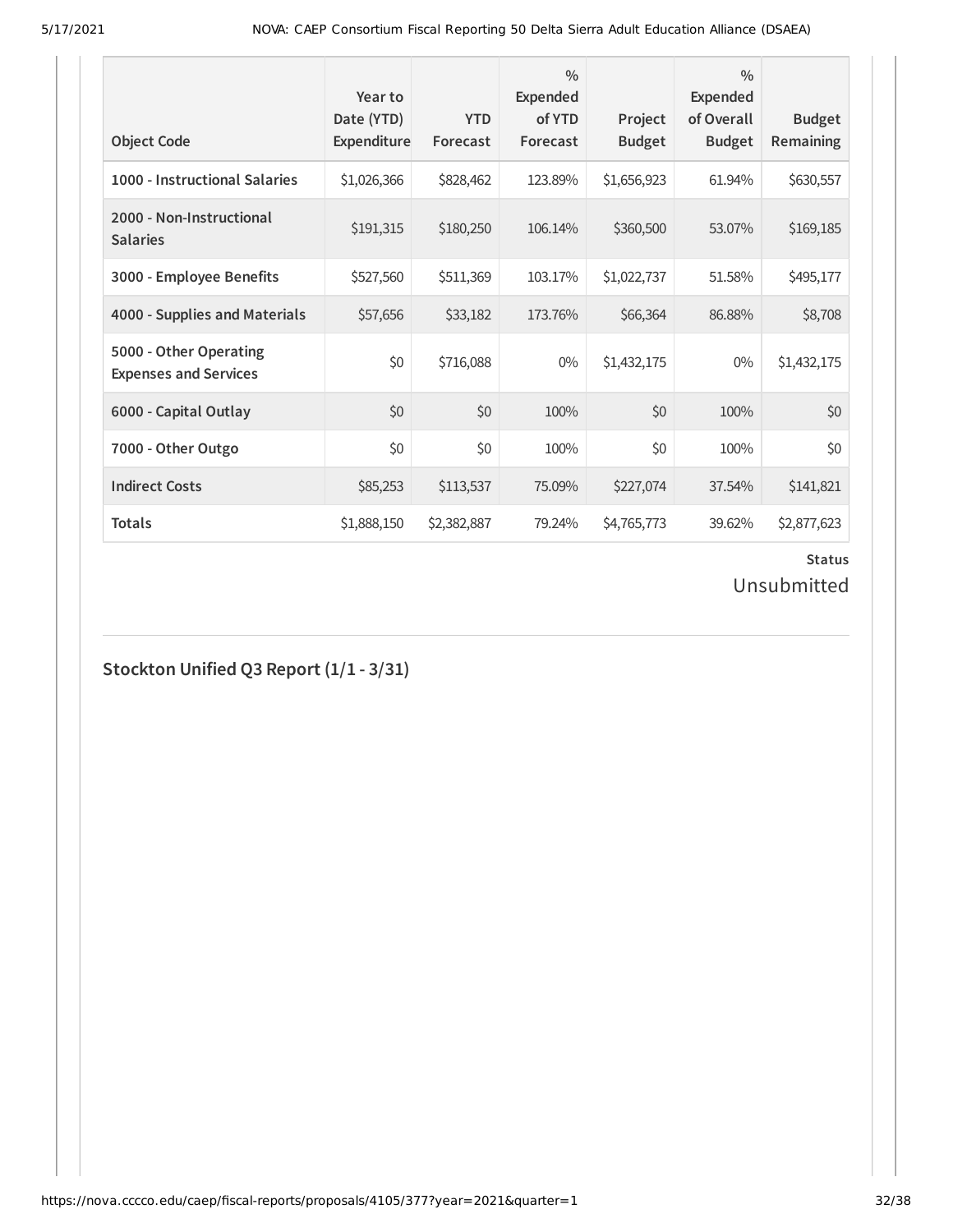| <b>Object Code</b>                                     | Year to<br>Date (YTD)<br>Expenditure | <b>YTD</b><br>Forecast | $\frac{0}{0}$<br>Expended<br>of YTD<br>Forecast | Project<br><b>Budget</b> | $\frac{0}{0}$<br>Expended<br>of Overall<br><b>Budget</b> | <b>Budget</b><br>Remaining |
|--------------------------------------------------------|--------------------------------------|------------------------|-------------------------------------------------|--------------------------|----------------------------------------------------------|----------------------------|
| 1000 - Instructional Salaries                          | \$1,519,805                          | \$1,325,538            | 114.66%                                         | \$1,656,923              | 91.72%                                                   | \$137,118                  |
| 2000 - Non-Instructional<br><b>Salaries</b>            | \$292,469                            | \$270,375              | 108.17%                                         | \$360,500                | 81.13%                                                   | \$68,031                   |
| 3000 - Employee Benefits                               | \$793,842                            | \$767,053              | 103.49%                                         | \$1,022,737              | 77.62%                                                   | \$228,895                  |
| 4000 - Supplies and Materials                          | \$66,364                             | \$49,773               | 133.33%                                         | \$66,364                 | 100%                                                     | \$0                        |
| 5000 - Other Operating<br><b>Expenses and Services</b> | \$2,360                              | \$1,074,131            | 0.22%                                           | \$1,432,175              | 0.16%                                                    | \$1,429,815                |
| 6000 - Capital Outlay                                  | \$0                                  | \$0                    | 100%                                            | \$0                      | 100%                                                     | \$0                        |
| 7000 - Other Outgo                                     | \$0                                  | \$0                    | 100%                                            | \$0                      | 100%                                                     | \$0                        |
| <b>Indirect Costs</b>                                  | \$112,633                            | \$170,306              | 66.14%                                          | \$227,074                | 49.6%                                                    | \$114,441                  |
| <b>Totals</b>                                          | \$2,787,473                          | \$3,657,176            | 76.22%                                          | \$4,765,773              | 58.49%                                                   | \$1,978,300                |

Unsubmitted

## **Stockton Unified Q4 Report (4/1 - 6/30)**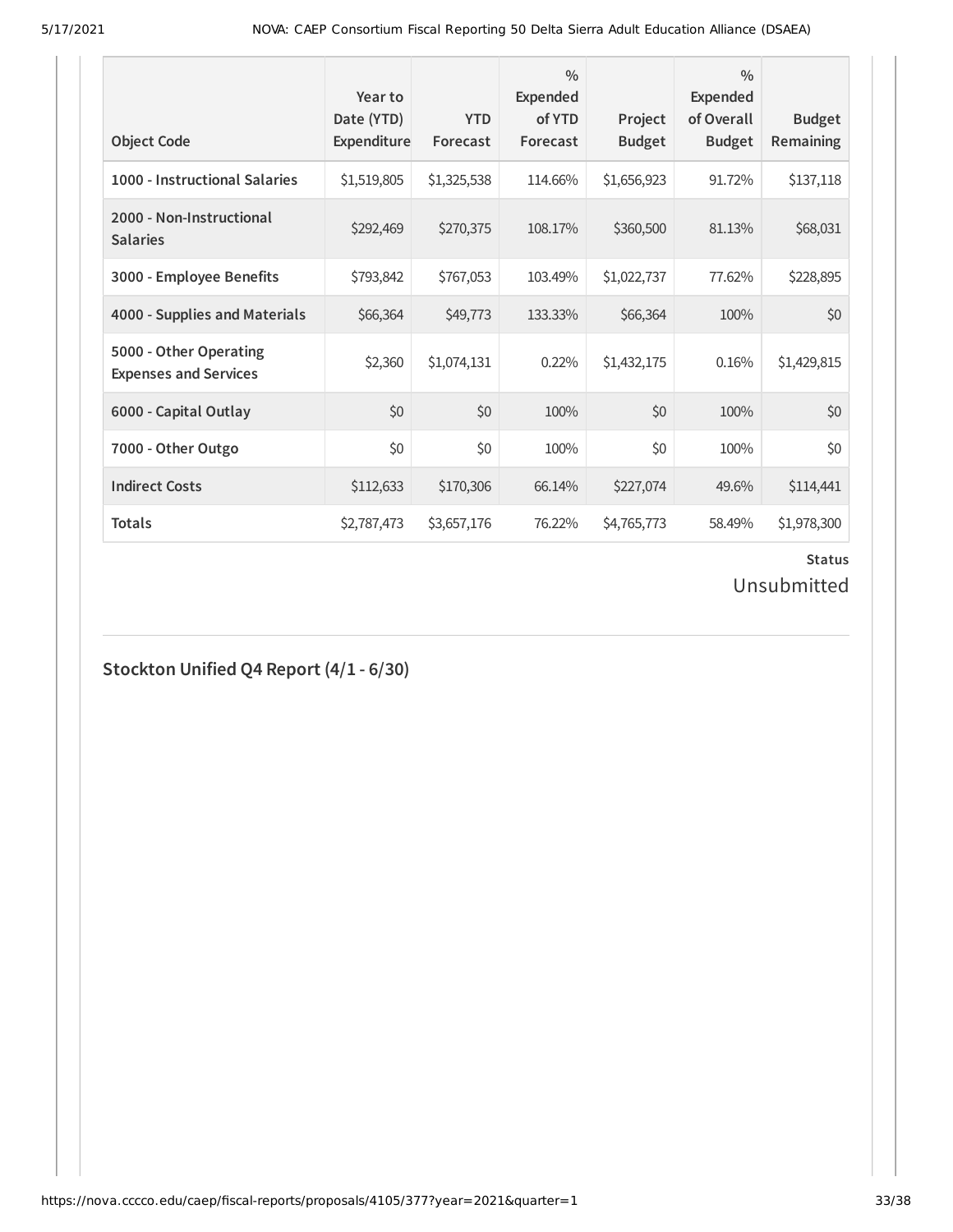| <b>Object Code</b>                                     | Year to<br>Date (YTD)<br>Expenditure | <b>YTD</b><br>Forecast | $\frac{0}{0}$<br><b>Expended</b><br>of YTD<br>Forecast | Project<br><b>Budget</b> | $\frac{0}{0}$<br><b>Expended</b><br>of Overall<br><b>Budget</b> | <b>Budget</b><br>Remaining |  |
|--------------------------------------------------------|--------------------------------------|------------------------|--------------------------------------------------------|--------------------------|-----------------------------------------------------------------|----------------------------|--|
| 1000 - Instructional Salaries                          | \$1,519,805                          | \$1,656,923            | 91.72%                                                 | \$1,656,923              | 91.72%                                                          | \$137,118                  |  |
| 2000 - Non-Instructional<br><b>Salaries</b>            | \$292,469                            | \$360,500              | 81.13%                                                 | \$360,500                | 81.13%                                                          | \$68,031                   |  |
| 3000 - Employee Benefits                               | \$793,842                            | \$1,022,737            | 77.62%                                                 | \$1,022,737              | 77.62%                                                          | \$228,895                  |  |
| 4000 - Supplies and Materials                          | \$66,364                             | \$66,364               | 100%                                                   | \$66,364                 | 100%                                                            | \$0                        |  |
| 5000 - Other Operating<br><b>Expenses and Services</b> | \$2,360                              | \$1,432,175            | 0.16%                                                  | \$1,432,175              | 0.16%                                                           | \$1,429,815                |  |
| 6000 - Capital Outlay                                  | \$0                                  | \$0                    | 100%                                                   | \$0                      | 100%                                                            | \$0                        |  |
| 7000 - Other Outgo                                     | \$0                                  | \$0                    | 100%                                                   | \$0                      | 100%                                                            | \$0                        |  |
| <b>Indirect Costs</b>                                  | \$112,633                            | \$227,074              | 49.6%                                                  | \$227,074                | 49.6%                                                           | \$114,441                  |  |
| <b>Totals</b>                                          | \$2,787,473                          | \$4,765,773            | 58.49%                                                 | \$4,765,773              | 58.49%                                                          | \$1,978,300                |  |
| <b>Status</b><br>Unsubmitted                           |                                      |                        |                                                        |                          |                                                                 |                            |  |

## **Tracy Joint Unified**

**Tracy Joint Unified Q1 Report (7/1 - 9/30)**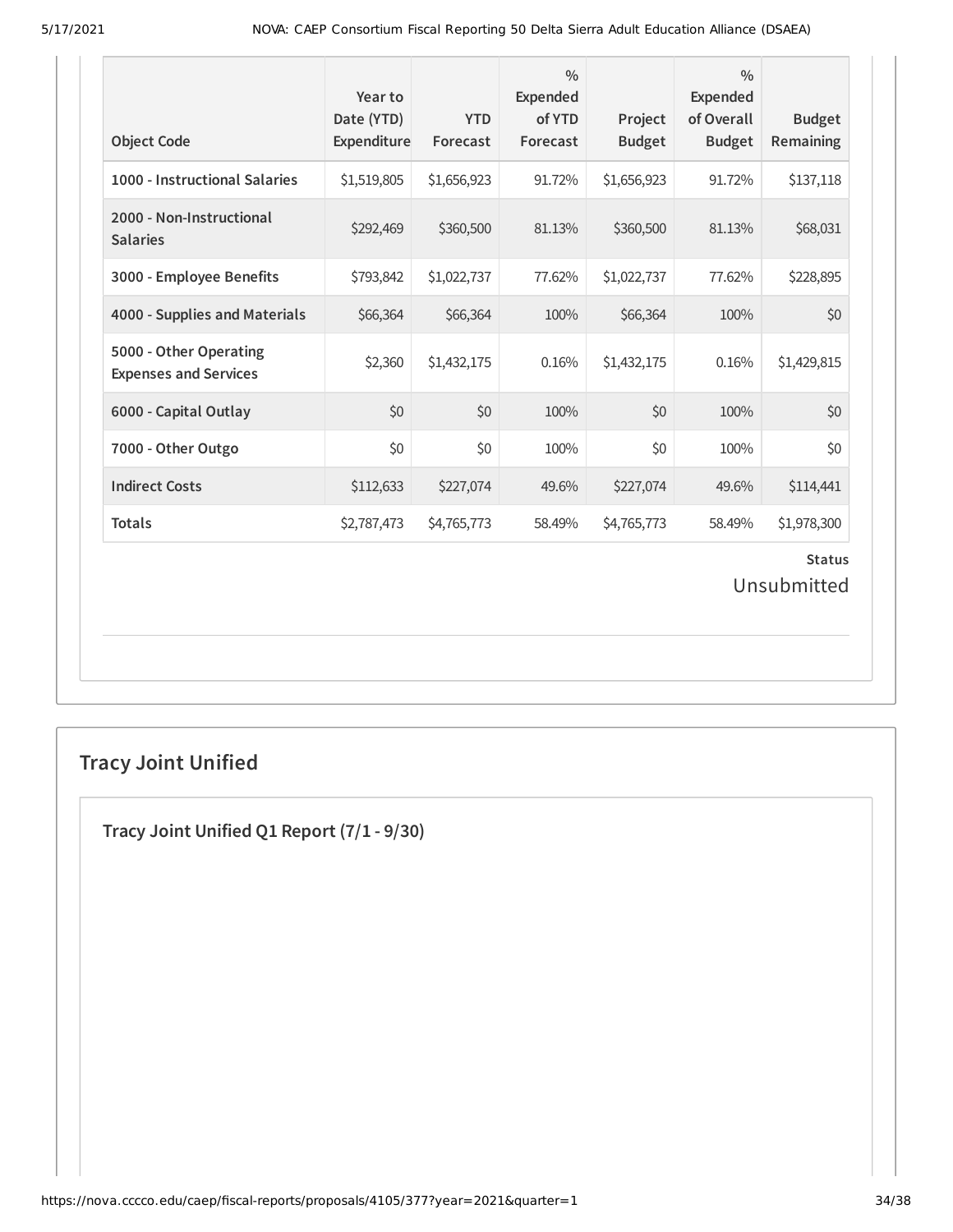| <b>Object Code</b>                                     | Year to<br>Date (YTD)<br>Expenditure | <b>YTD</b><br>Forecast | $\frac{0}{0}$<br><b>Expended</b><br>of YTD<br>Forecast | Project<br><b>Budget</b> | $\frac{0}{0}$<br>Expended<br>of Overall<br><b>Budget</b> | <b>Budget</b><br>Remaining |
|--------------------------------------------------------|--------------------------------------|------------------------|--------------------------------------------------------|--------------------------|----------------------------------------------------------|----------------------------|
| 1000 - Instructional Salaries                          | \$86,202                             | \$128,940              | 66.85%                                                 | \$515,761                | 16.71%                                                   | \$429,559                  |
| 2000 - Non-Instructional<br><b>Salaries</b>            | \$37,930                             | \$39,442               | 96.17%                                                 | \$157,767                | 24.04%                                                   | \$119,837                  |
| 3000 - Employee Benefits                               | \$37,036                             | \$48,844               | 75.83%                                                 | \$195,376                | 18.96%                                                   | \$158,340                  |
| 4000 - Supplies and Materials                          | \$26,248                             | \$302,377              | 8.68%                                                  | \$604,753                | 4.34%                                                    | \$578,505                  |
| 5000 - Other Operating<br><b>Expenses and Services</b> | \$0                                  | \$13,912               | $0\%$                                                  | \$55,646                 | $0\%$                                                    | \$55,646                   |
| 6000 - Capital Outlay                                  | \$0                                  | \$0                    | 100%                                                   | \$0                      | 100%                                                     | \$0                        |
| 7000 - Other Outgo                                     | \$0                                  | \$0                    | 100%                                                   | \$0                      | 100%                                                     | \$0                        |
| <b>Indirect Costs</b>                                  | \$0                                  | \$0                    | 100%                                                   | \$51,537                 | $0\%$                                                    | \$51,537                   |
| <b>Totals</b>                                          | \$187,416                            | \$533,514              | 35.13%                                                 | \$1,580,840              | 11.86%                                                   | \$1,393,424                |

Expenditures fall below target due to extra funds given to our site from the consortium. This large amount of carryover will be spent down this year, and over the next two more years, because our adult school did not receive our WIOA grant. Extra funds will also be spent on our consortium wide transportation distribution and manufacturing program and to fund a class for non-English speaking adult parents of TK-1st graders.

> **Status Submitted**

**Tracy Joint Unified Q2 Report (10/1 - 12/31)**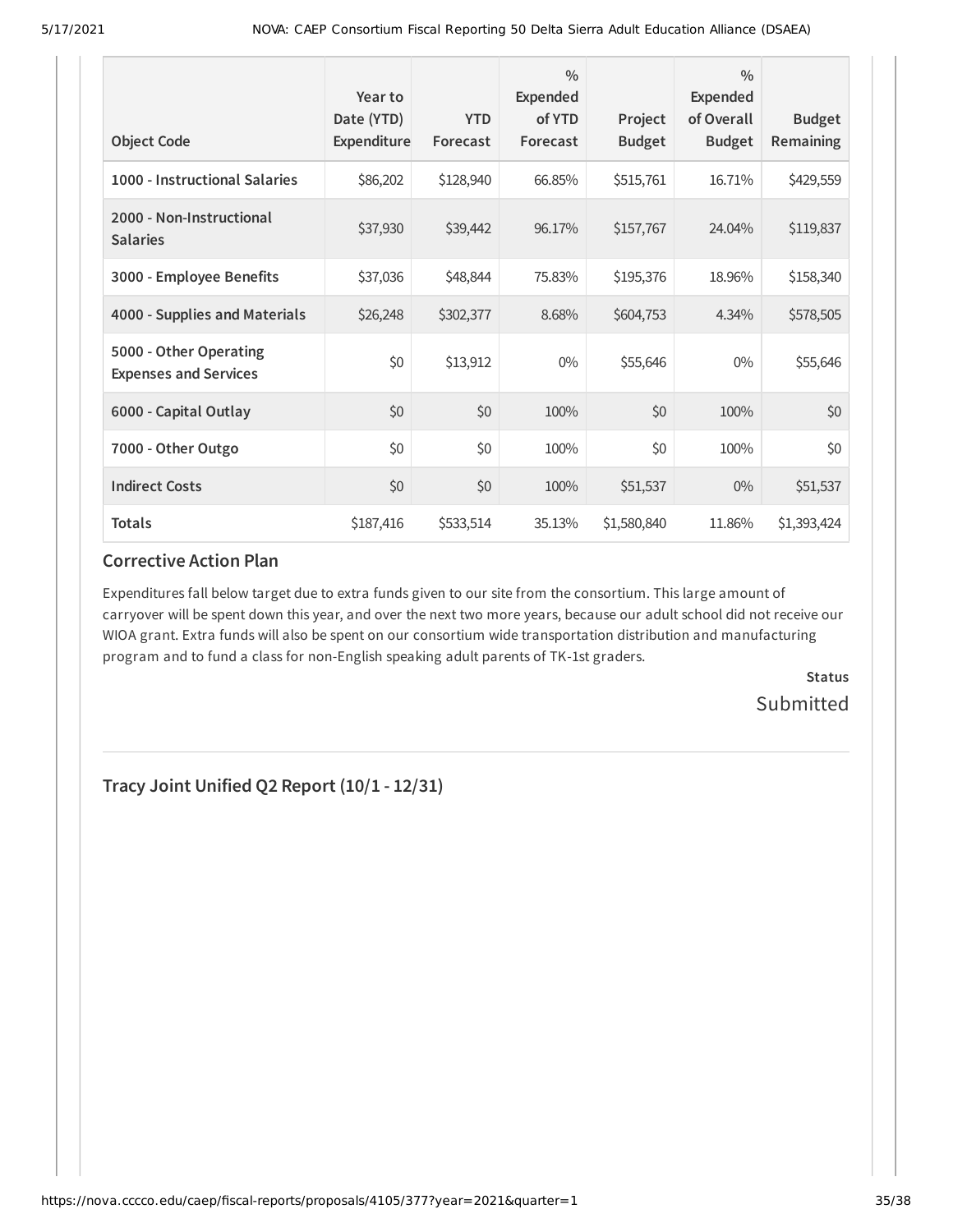| <b>Object Code</b>                                     | Year to<br>Date (YTD)<br>Expenditure | <b>YTD</b><br>Forecast | $\frac{0}{0}$<br>Expended<br>of YTD<br>Forecast | Project<br><b>Budget</b> | $\frac{0}{0}$<br>Expended<br>of Overall<br><b>Budget</b> | <b>Budget</b><br>Remaining |
|--------------------------------------------------------|--------------------------------------|------------------------|-------------------------------------------------|--------------------------|----------------------------------------------------------|----------------------------|
| 1000 - Instructional Salaries                          | \$227,924                            | \$257,881              | 88.38%                                          | \$515,761                | 44.19%                                                   | \$287,837                  |
| 2000 - Non-Instructional<br><b>Salaries</b>            | \$89,579                             | \$78,884               | 113.56%                                         | \$157,767                | 56.78%                                                   | \$68,188                   |
| 3000 - Employee Benefits                               | \$89,159                             | \$97,688               | 91.27%                                          | \$195,376                | 45.63%                                                   | \$106,217                  |
| 4000 - Supplies and Materials                          | \$66,109                             | \$453,565              | 14.58%                                          | \$604,753                | 10.93%                                                   | \$538,644                  |
| 5000 - Other Operating<br><b>Expenses and Services</b> | \$1,933                              | \$27,823               | 6.95%                                           | \$55,646                 | 3.47%                                                    | \$53,713                   |
| 6000 - Capital Outlay                                  | \$0                                  | \$0                    | 100%                                            | \$0                      | 100%                                                     | \$0                        |
| 7000 - Other Outgo                                     | \$0                                  | \$0                    | 100%                                            | \$0                      | 100%                                                     | \$0                        |
| <b>Indirect Costs</b>                                  | \$0                                  | \$0                    | 100%                                            | \$51,537                 | $0\%$                                                    | \$51,537                   |
| <b>Totals</b>                                          | \$474,704                            | \$915,840              | 51.83%                                          | \$1,580,840              | 30.03%                                                   | \$1,106,136                |

### **Status** Submitted

## **Allocation Year Closeout: 2018-19**

I have reviewed the financial reports for my agency and confirm that all funds for this allocation year have been spent.

**2018-19 Reverted Funds:** \$0

**2018-19 Status** Closed

**Submitting Authority** Sam Strube

**Tracy Joint Unified Q3 Report (1/1 - 3/31)**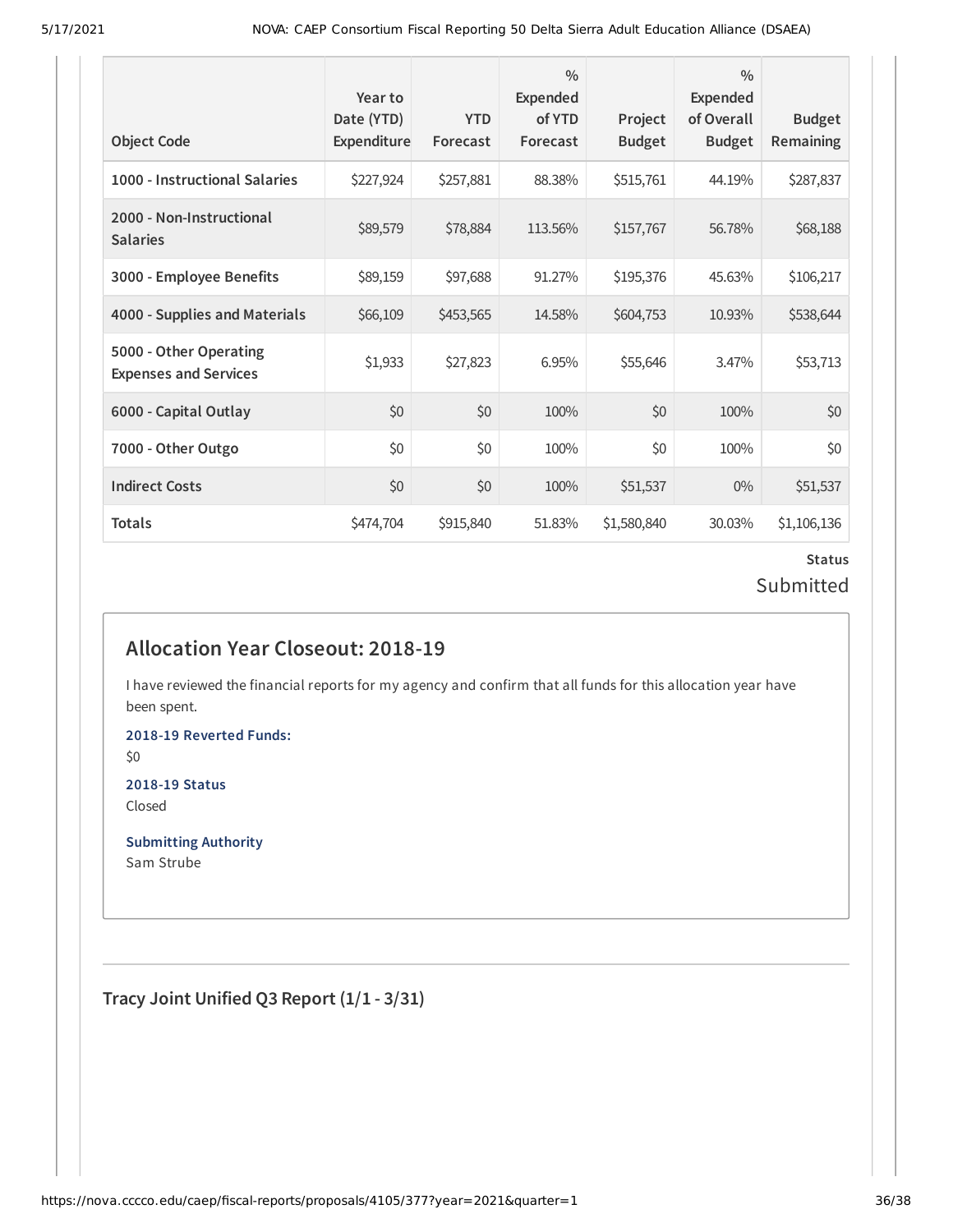| <b>Object Code</b>                                     | Year to<br>Date (YTD)<br><b>Expenditure</b> | <b>YTD</b><br>Forecast | $\frac{0}{0}$<br><b>Expended</b><br>of YTD<br>Forecast | Project<br><b>Budget</b> | $\frac{0}{0}$<br><b>Expended</b><br>of Overall<br><b>Budget</b> | <b>Budget</b><br><b>Remaining</b> |
|--------------------------------------------------------|---------------------------------------------|------------------------|--------------------------------------------------------|--------------------------|-----------------------------------------------------------------|-----------------------------------|
| 1000 - Instructional Salaries                          | \$227,924                                   | \$386,821              | 58.92%                                                 | \$515,761                | 44.19%                                                          | \$287,837                         |
| 2000 - Non-Instructional<br><b>Salaries</b>            | \$89,579                                    | \$118,325              | 75.71%                                                 | \$157,767                | 56.78%                                                          | \$68,188                          |
| 3000 - Employee Benefits                               | \$89,159                                    | \$146,532              | 60.85%                                                 | \$195,376                | 45.63%                                                          | \$106,217                         |
| 4000 - Supplies and Materials                          | \$66,109                                    | \$514,040              | 12.86%                                                 | \$604,753                | 10.93%                                                          | \$538,644                         |
| 5000 - Other Operating<br><b>Expenses and Services</b> | \$1,933                                     | \$41,735               | 4.63%                                                  | \$55,646                 | 3.47%                                                           | \$53,713                          |
| 6000 - Capital Outlay                                  | \$0                                         | \$0                    | 100%                                                   | \$0                      | 100%                                                            | \$0                               |
| 7000 - Other Outgo                                     | \$0                                         | \$0                    | 100%                                                   | \$0                      | 100%                                                            | \$0                               |
| <b>Indirect Costs</b>                                  | \$0                                         | \$0                    | 100%                                                   | \$51,537                 | $0\%$                                                           | \$51,537                          |
| <b>Totals</b>                                          | \$474,704                                   | \$1,207,453            | 39.31%                                                 | \$1,580,840              | 30.03%                                                          | \$1,106,136                       |

Unsubmitted

## **Tracy Joint Unified Q4 Report (4/1 - 6/30)**